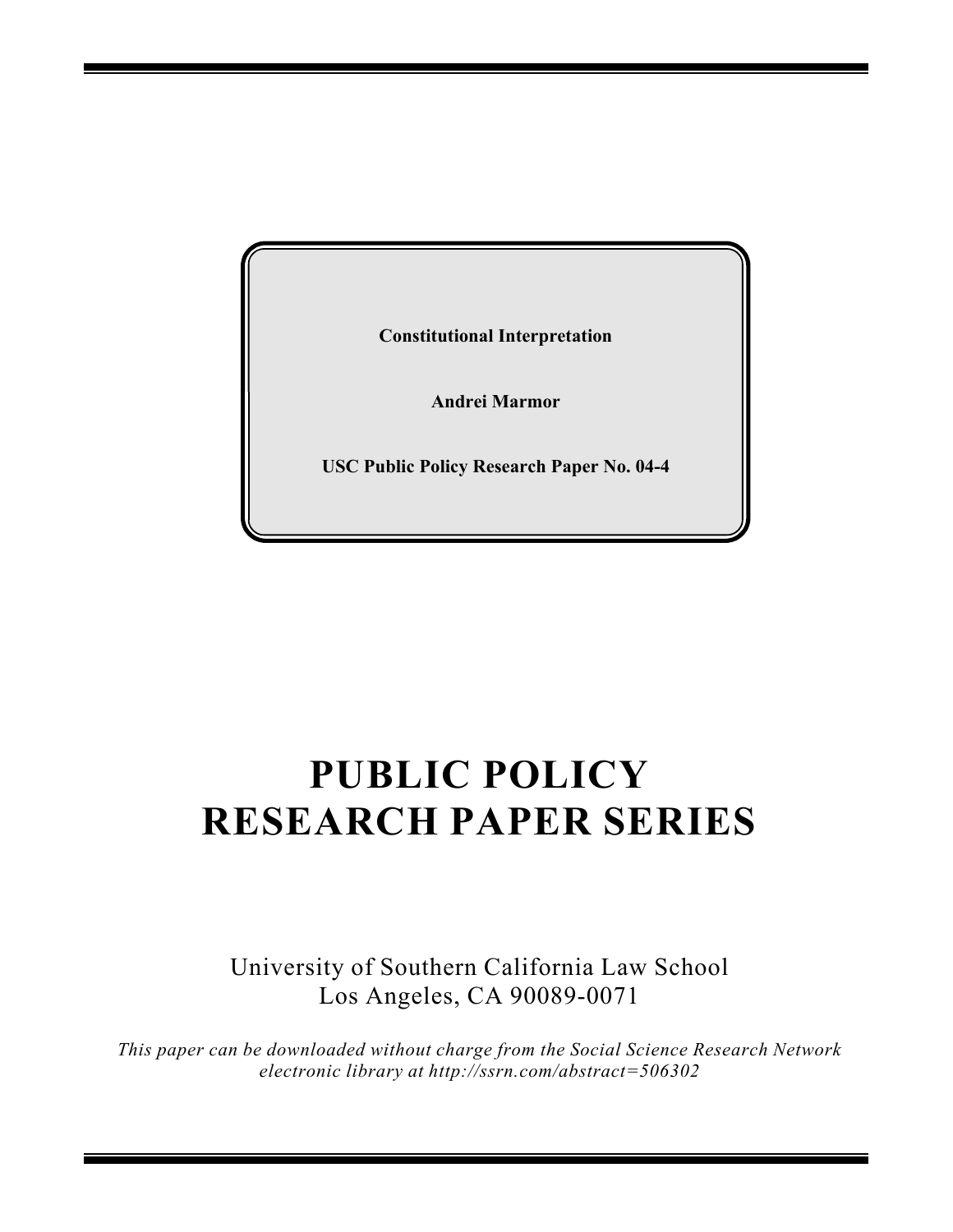**9**

# **CONSTITUTIONAL INTERPRETATION**

# **1. TWO BASIC QUESTIONS**

In most constitutional democracies, the interpretation of the constitution involves the power of the judiciary (typically the supreme or constitutional court) to determine issues of profound moral and political importance, on the basis of very limited textual guidance, resulting in legal decisions that may last for decades and are practically almost impossible to change by regular democratic processes. This unique legal power raises two main normative questions: One is about the moral legitimacy of the practice itself, and the other is about the ways in which it ought to be exercised. Both of these questions are actually more complex, of course, and the answers to them are bound to be related. It is one of the arguments of this chapter that the ways in which constitutional interpretation ought to be carried out must be sensitive to the main concerns about the moral legitimacy of a constitutional regime. First, however, we need a clearer picture of the issues.

Most democratic  $\frac{1}{2}$  countries have a 'written constitution', that is, a document (or a limited number of documents) enacted in some special way, containing the canonical formulation of that country's constitution. Other democracies, though by now very few, $\lambda$  have no such canonical document, and their constitution is basically customary. Thus, if by 'constitution' we mean the basic political structure of the legal system, its basic law making and law applying institutions, then every legal system has a constitution. Every legal system must have, by necessity, certain rules or conventions which determine the ways in which law is made in that system and ways in which it is applied to particular cases. In stable legal systems we would also find rules and conventions determining the structure of sovereignty, the various organs of government, and the kinds of authority they have.

<sup>&</sup>lt;sup>1</sup> Most non-democratic countries have written constitutions as well. This essay is confined, however, to a discussion of constitutional democracies. Another restriction on the scope of this essay is that it is confined to constitutions of sovereign states. I will not discuss sub-state or regional constitutions nor should it be assumed that the arguments presented here would straightforwardly apply to such cases.  $2$  These are, or perhaps just used to be, the UK, New Zealand and, until recently, Israel. (Israel does have some basic laws which are quasi-constitutional, and a few years ago the Israeli supreme court has ruled that it has the power of constitutional judicial review.) Even the UK, however, is not entirely free of judicial review due to its submission to the European Convention on Human Rights and some other quasi-constitutional constraints the courts have recently recognized.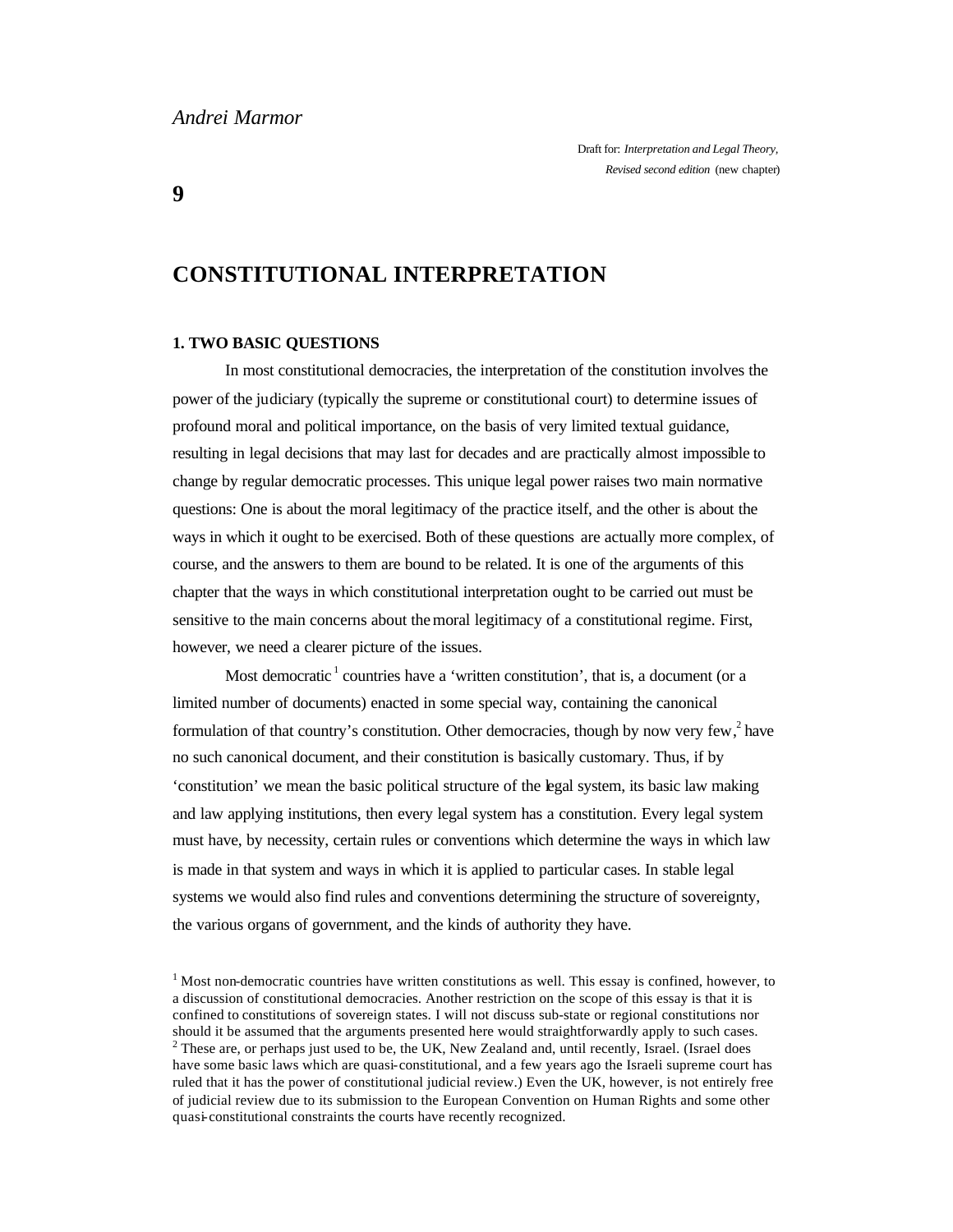Nevertheless, a written constitution does make a crucial difference because it establishes a practice of judicial review. A written constitution typically enables a higher court, like the supreme court or a special constitutional court, to interpret the constitutional document and impose its interpretation on all other branches of government, including the legislature. I am not claiming that this power of judicial review is a necessary feature of legal systems with a written constitution.<sup>3</sup> Far from it. As a matter of historical development, however, with which we need not be concerned here, it has become the reality that in legal systems with written constitutions some higher court has the power of judicial review.

There are five main features of constitutional documents worth noting here. *1. Supremacy.* Constitutions purport to establish and regulate the basic structure of the legal system, and thus they are deemed supreme over all other forms of legislation. The constitution, as we say, is *the supreme law of the land*. 4 Generally it is assumed that unless the constitutional provisions prevail over ordinary legislation, there is no point in having a constitutional document at all. I will therefore assume that this is a necessary feature of written constitutions.

*2. Longevity*. Constitutions, by their very nature, purport to be in force for a very long time, setting out the basic structure of the legal system for future generations. Ordinary statues may happen to be in force for a very long time as well. But this is not an essential aspect of ordinary legislation. It is, however, an essential aspect of constitutions that they are meant to be lasting, that they are intended to apply to generations well beyond the generation in which they had been created.

*3. Rigidity*. The main technique by which constitutions can be guaranteed to be lasting for generations is their rigidity: Constitutions typically provide for their own methods of change or amendment, making it relatively much more difficult to amend than ordinary democratic legislation. The more difficult it is to amend the constitution, the more 'rigid' it is. Constitutions vary considerably on this dimension, but it is an essential aspect of constitutions that they are relatively secure from formal change by the ordinary democratic processes.<sup>5</sup> Without such relative rigidity, constitutions could not achieve their longevity. None of this means, however, that constitutions do not change in other ways. As we shall see in detail below, the main way in which constitutions change is by judicial interpretation. Whether they

 $\overline{a}$ 

 $3A$  written constitution is, however, practically necessary for judicial review. Without such a canonical document, it would be very difficult for a court to impose restrictions on the legislature's authority. <sup>4</sup> The constitution's normative supremacy should not be confused with the idea that all law derives its legal validity from the constit ution. This latter thesis, famously propounded by Hans Kelsen, is probably false in most legal systems.

<sup>5</sup> The US constitution is probably one of the most rigid constitutions in the Western world. At the other extreme, there are, for example, the constitut ion of India, which has already been amended hundreds of times, and the Swiss constitution, which is quite frequently amended by popular referenda.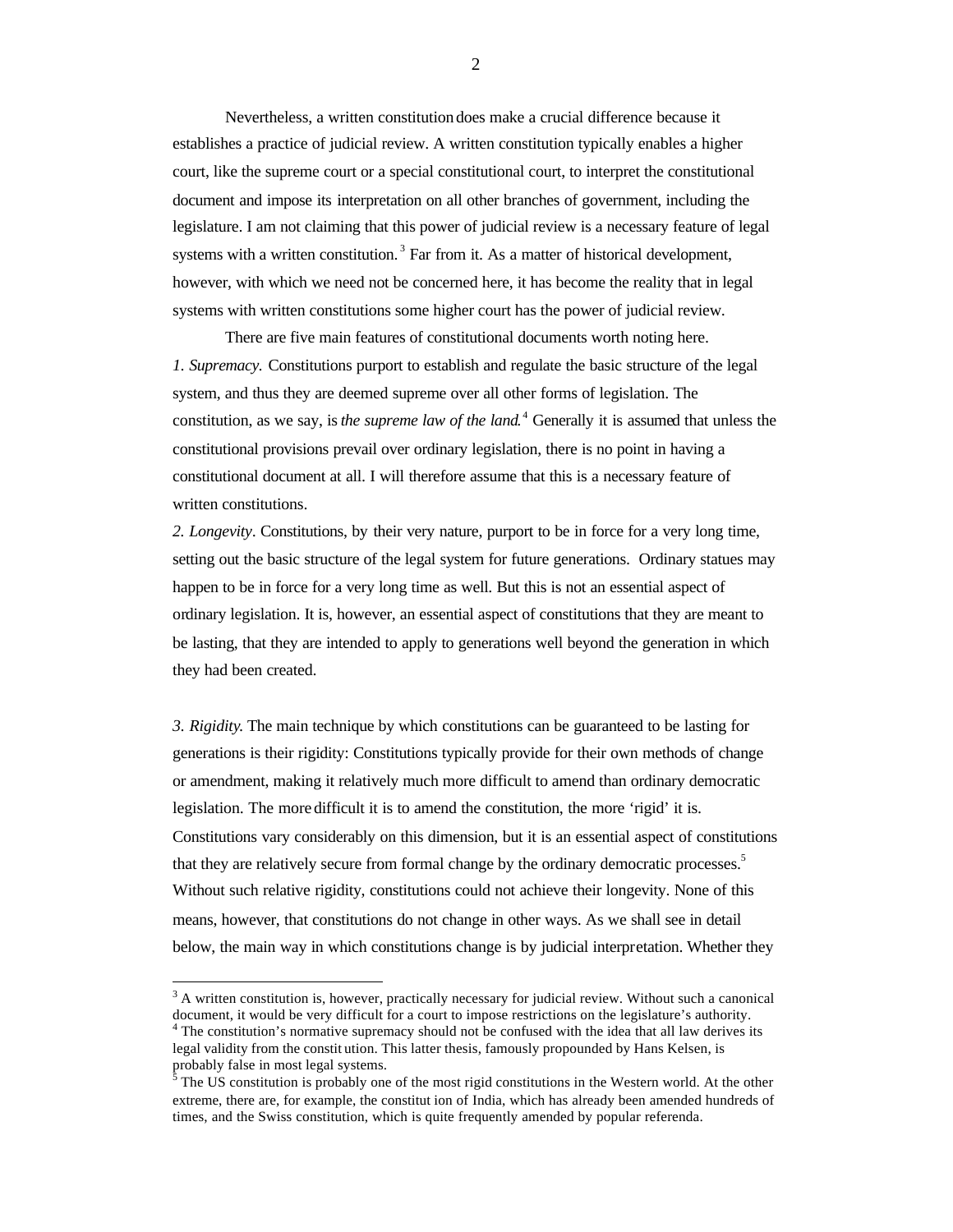recognize it as such or not, judges have the power to change the constitution, and they often do so. The question of whether this is an inevitable aspect of constitutional interpretation, or not, is an issue I will discuss in some detail below.

*4. Moral content.* Most constitutions regulate two main domains: the basic structure of government with its divisions of political power, and the area of human and civil rights. In the first domain we normally find such issues as the division of power between the federal and local authorities, if there is such a division, the establishment of the main legislative, executive and judicial branches of government and their respective legal powers, the establishment and control of the armed forces, and so on. In the second domain, constitutions typically define a list of individual and sometimes group rights which are meant to be secure from encroachment by governmental authorities, including the legislature. There is nothing essential or necessary in this two pronged constitutional content, and the reasons for it are historical. The moral content and moral importance of a bill of rights is obvious and widely recognized as such. It is worth keeping in mind, however, that many aspects of the other, structural, prong of constitutions involve moral issues as well. Determining the structure of government, legislation, etc., is perhaps partly a matter of coordination, but many aspects of it are not without moral significance. After all, we are not morally indifferent to the question of who makes the law and how it is done.

*5. Generality and Abstraction*. Many constitutional provisions, particularly in the domain of the bill of rights and similar matters of principle, purport to have very general application. They are meant to apply to all spheres of public life. A typical constitutional right is meant to apply to every conceivable instance in the life of the community in which it may be relevant. This is one of the main reasons for the high level of abstraction in which constitutional provisions tend to be formulated. <sup>6</sup> The aspiration for longevity may be another reason for abstractly formulated principles. And of course, sometimes an abstract formulation is simply a result of compromise between competing conceptions of the relevant principle held by opposing parties of framers. Be this as it may, this need for generality and abstraction comes with a price: the more general and abstract the formulation of a constitutional provision, the less clear it is what the provision actually means, or requires.

These five features of written constitutions explain the uniquely problematic nature of constitutional interpretation. On the one hand, those who are entrusted with the authoritative

 $\overline{a}$ 

<sup>&</sup>lt;sup>6</sup> Once again, constitutions vary considerably in this respect as well. Many constitutions contain very specific provisions even in the realm of rights and principles. (I would venture to guess that a high level of specificity tends to occur in those cases where the constitution allows for amendment by a relatively straightforward process of referendum.)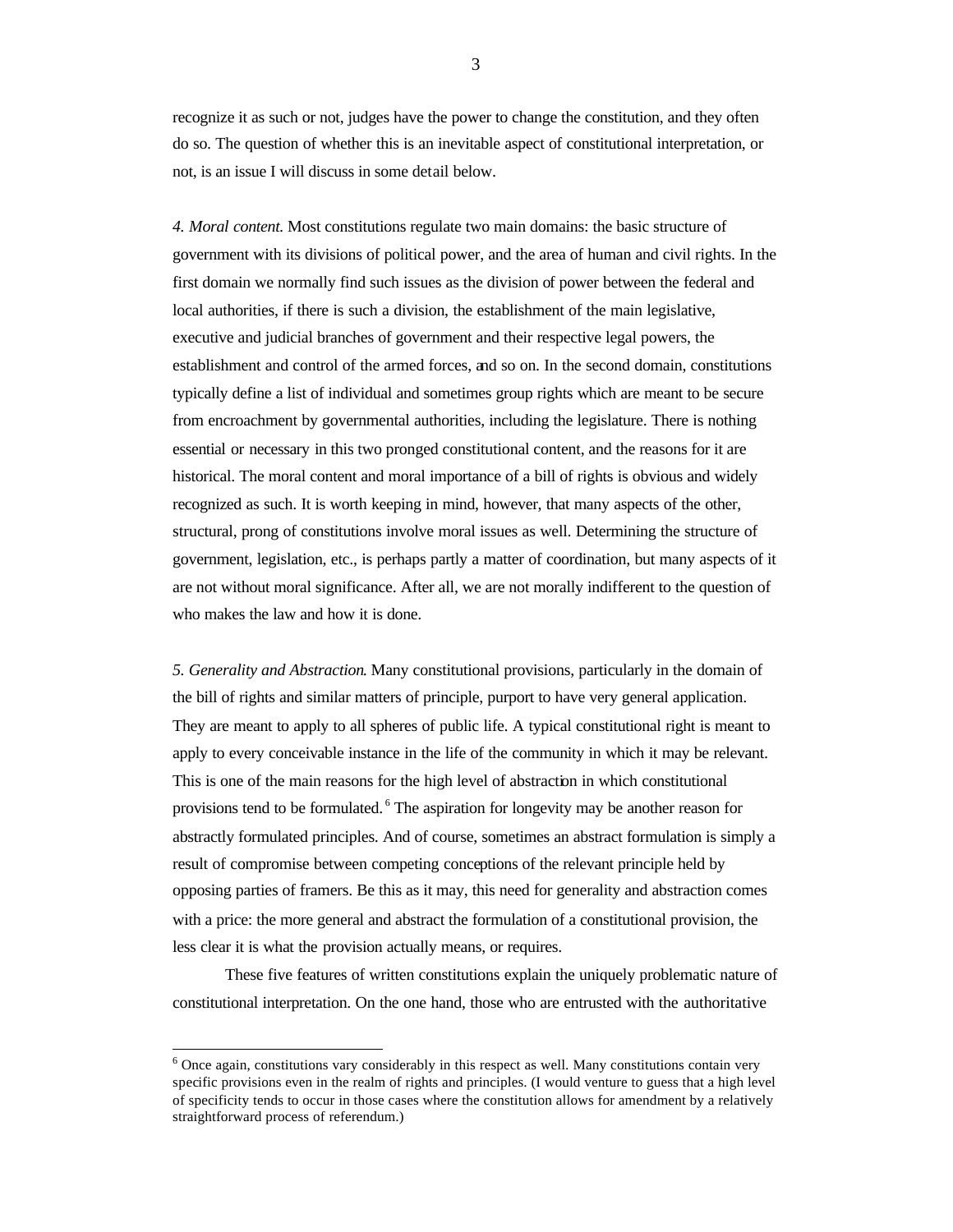interpretation of the constitution are granted considerable legal power, their decisions are often morally very significant, potentially long lasting, and, most importantly, with few exceptions, they have the final say on the matter. On the other hand, these constitutional decisions are typically based on the interpretation of very general and abstract provisions, often enacted a very long time ago, by people who lived in a different generation. This tension between the scope of the power and the paucity of constraints informs the main concerns of constitutional interpretation.

One note of caution before we proceed. It would be a mistake to assume that there are no 'easy cases' in constitutional law. Not every provision of a written constitution is particularly abstract or problematic, nor is the whole constitution confined to such high minded issues as basic rights or important moral or political principles. Many constitutional provisions can simply be understood, and applied, without any need for interpretation. It is certainly true that there are likely to be many more 'hard cases' in constitutional law than in the ordinary business of statutory regulation, but this is just a matter of proportion. There is nothing in the nature of constitutions which would preclude the existence of 'easy cases'.

With this rough outline of the uniqueness of constitutional interpretation, we can now formulate the main questions. So let us concentrate on a paradigmatic model, more or less along the lines of the US constitutional practice: we assume that there is a written constitutional document which is deemed the supreme law of the land, we assume that it has been enacted (and perhaps subsequently amended) some generations ago, we assume that there is a supreme court which is entrusted with the legal interpretation of the document and that this legal power includes the power of judicial review. I mentioned that there are two main normative questions that need to be addressed: Is a constitution morally legitimate, and if it is, how should judges go about in their interpretation of the constitution?<sup>7</sup> Both questions are more complex. The first question is actually twofold: there is a question about the moral legitimacy of the constitution, and there is a separate question about the moral legitimacy of judicial review. Let me consider these questions in turn.

 $\overline{a}$ 

 $<sup>7</sup>$  It would be a mistake to assume that only judges are in the business of constitutional interpretation.</sup> Surely, many other political actors, like legislators, lawyers, lobbyists, political activists, etc., are also engaged in the interpretation of the constitution and their views may often have a considerable impact on how the constitution is understood in a given society. Nevertheless, for simplicity's sake, I will concentrate on the courts, assuming that it is the courts' authoritative interpretation which is the most important one.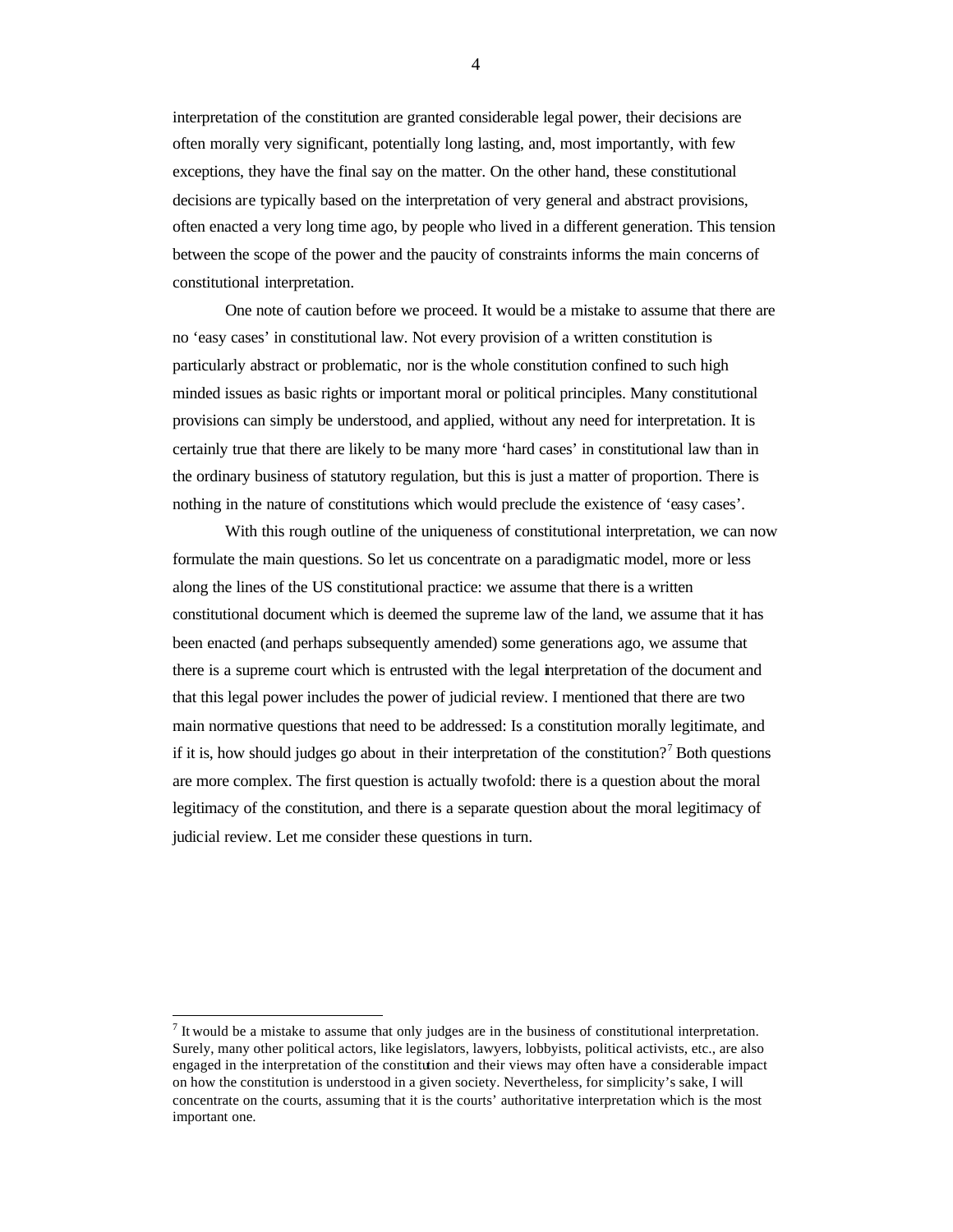# **PART ONE: MORAL LEGITIMACY**

## **2. THE MORAL LEGITIMACY OF THE CONSTITUTION.**

Constitutions are often described as pre-commitment devices. Like Ulysses who tied himself to the mast, the constitution is seen as a device of self-imposed commitments and restrictions, guarding against temptations which may lead one off the track in the future.<sup>8</sup> But this Ulysses metaphor is very misleading. The most challenging moral question about the legitimacy of constitutions arises precisely because it is not like Ulysses who ties *himself* to the mast, but rather like a Ulysses who ties *others* to the mast with him. In other words, the inter-generational issue is central to the question about the very legitimacy of constitutions. The enactment of a constitution purports to bind the current and future generations by imposing significant constraints on their ability to make laws and govern their lives according to the ordinary democratic decision making processes. Thus the question arises: why should the political leaders of one generation have the power to bind future generations to their conceptions of the good and the right? It is crucial to note that the moral significance of this question is not confined to old constitutions. Even if the constitution is new, it purports to bind future generations. It is this intention to impose constitutional constraints for the future which is problematic, and thus it doesn't really matter how old the constitution is.

It may be objected that this formulation underestimates the significance of '*We the people'*, that it ignores the fact that constitutions tend to embody widely shared principles and ideals, representing, as it were, the nation's *raison d'etat*. But this would make very little difference. Even if at the time of the constitution's enactment its principles and ideals are really shared across the board, the inter-generational issue remains: perhaps no one, even an entire generation, should have the power to make important moral decisions for future generations. At least not deliberately so. It is true, of course, that a great number of our current practices and collective decisions are bound to affect, for better and worse, the fortunes of future generations. But these collective actions and decisions do not purport to have authority over future generations. They are not deliberately designed to bind future generations to our conceptions of the good and the just. On the other hand, if we think that constitutions are legitimate, we should be able to explain how it is legitimate to make authoritatively binding decisions on important matters of morality and politics, that are supposed to lasting for generations and difficult to change by ordinary democratic processes. I doubt that such an argument can be provided, though I will not try to substantiate those

 $\overline{\phantom{a}}$ 

<sup>8</sup> See Jon Elster's, *Ulysses Unbound*, (2000); Elster himself has some doubts about the application of the precommitment idea to constitutions. cf. Waldron (1999: 257-281)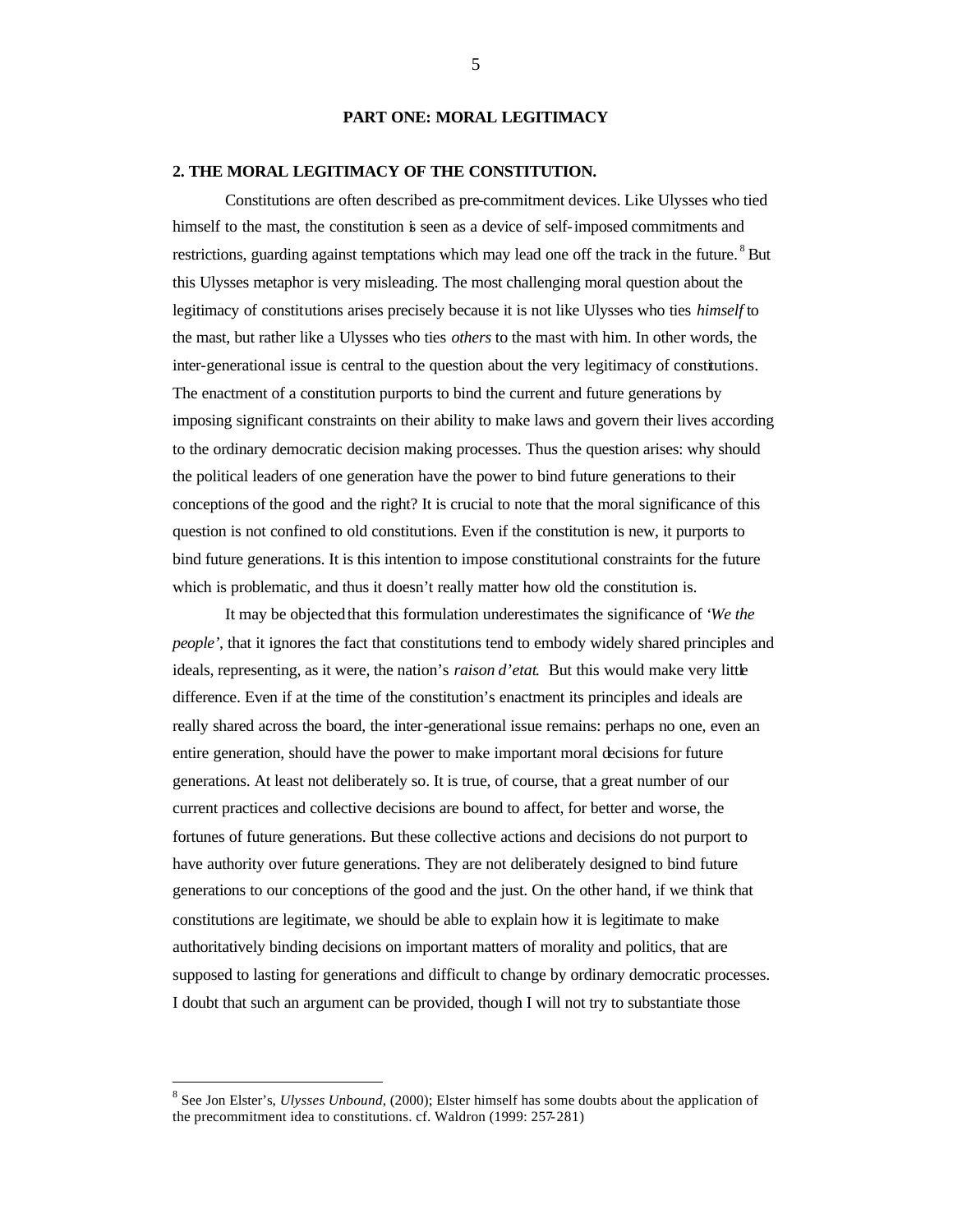doubts in any detail here.<sup>9</sup> But perhaps it is not necessary. There are several arguments which strive to avoid this inter-generational problem or mitigate it considerably.

First, it could be argued that the moral legitimacy of the constitution simply derives from its moral soundness. The constitution is valid because its content is morally good, that is, regardless of the ways in which it came into being. The claim would have to be that the principles concerning the form of government which the constitution prescribes and the rights and values it upholds are just the correct moral values under the present circumstances, and it is this moral soundness which validates the constitution. Needless to say, this argument cannot apply generally, just about to any constitution one encounters. It would only apply when it holds true, namely, when it is actually true that the content of the constitution is, indeed, morally sound. But even so, the argument is problematic. One could say that it misses the point of having a constitution at all. What would be the point of having a written constitution unless the constitutional document makes a normative-practical difference? It can only make such a difference if it constitutes reasons for action. But according to the argument under consideration, the only reasons for action the constitution provides are the kind of reasons we have anyway, regardless of the constitution, namely, that they are good moral reasons. According to the argument from moral soundness, then, it is very difficult to explain what difference the constitution makes.

This argument from moral soundness should not be confused, however, with a different and even more problematic argument for the legitimacy of constitutions, which draws not on the moral soundness of the constitution itself, but on the moral expertise of its framers. According to the latter, the constitution is legitimate because it had been enacted by people who, at least relative to us, are experts in those fields of political morality which are enshrined in the constitution. Thus, according to this argument, the legitimacy of the constitution derives from the moral authority of its framers. Notably, if this argument is sound, it could show how the constitutional document does make a practical difference. It would make a difference because it meets the conditions of *the normal justification thesis*: by following the constitutional prescriptions we are more likely to follow the correct moral

 $\overline{\phantom{a}}$ 

 $9$  There is one argument I would like to mention, though: it has been claimed that in the history of a nation, there are sometimes 'constitutional moments', when a unique opportunity arises to enshrine in a constitutional document moral principles of great importance. Since this is basically just a matter of unique historical opportunities, perhaps we should not attach too much weight to the inter-generational problem. The assumption is that the constitution legally enshrines values we would all see as fundamental as well, it's just that there is not always the political opportunity to incorporate those values into the law and render the values legally binding. This is an interesting point, but from a moral perspective, I think that it leaves the basic question in its place: either the constitutional protection of such values makes no practical difference, in which case it would be pointless, or else, if it does make a difference in being legally authoritative, then the inter -generational question remains: why should one generation have the power to legally bind future generations to its conceptions of the good government and the kind of rights we should have? An answer of the form: we just had the political opportunity to do it, is hardly a good one.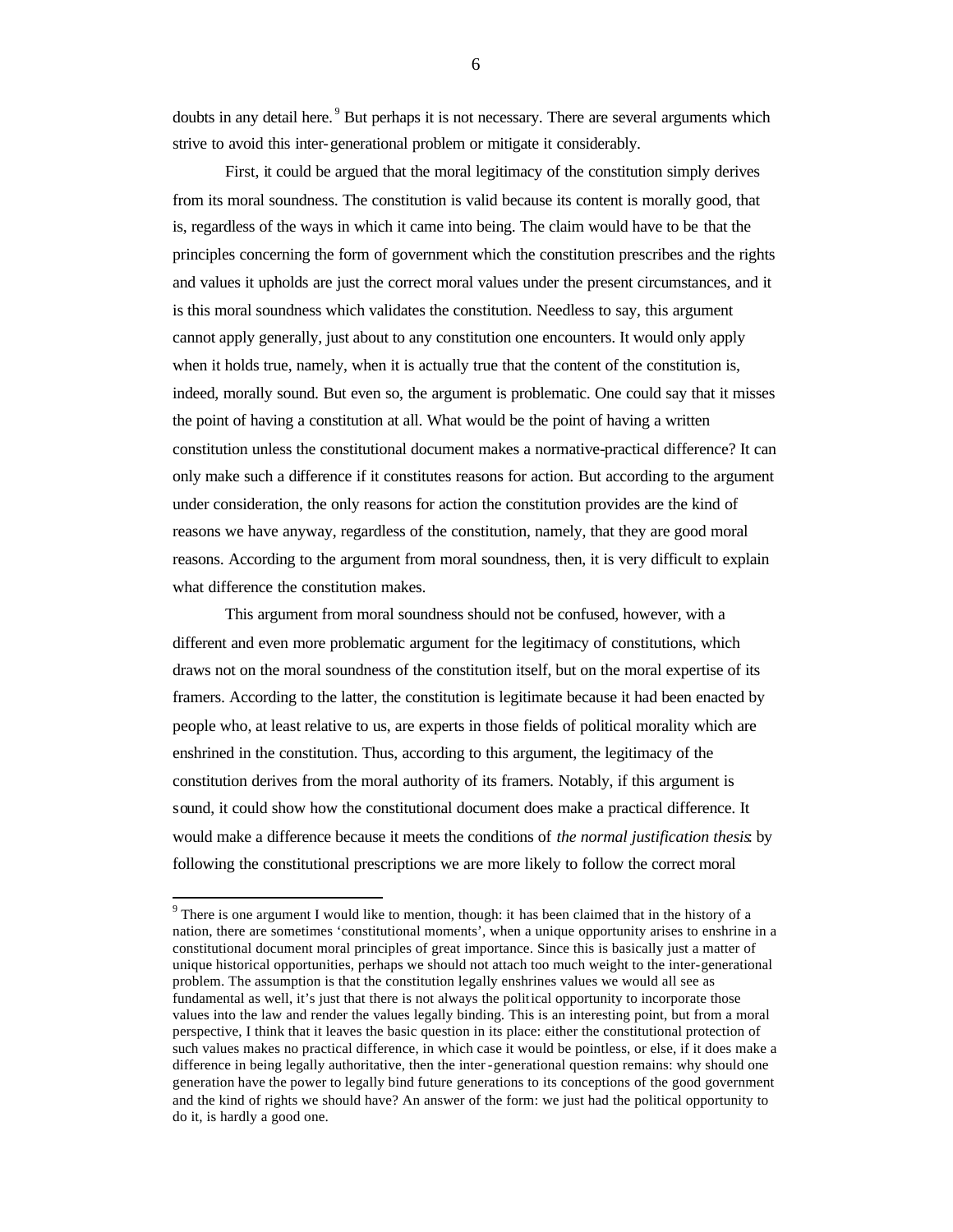reasons that apply to us than by trying to figure out those reasons for ourselves. But the argument clearly fails, and for two main reasons. First, because such an argument is bound to rely an a huge mystification of the moral stature of the framers, ascribing to them knowledge and wisdom beyond anything that would be historically warranted. More importantly, the argument fails because it assumes that there is expertise in morality, and this assumption is false. As I have mentioned in the previous chapter, there are good epistemic and moral reasons to hold that no one can possess expertise in the realm of basic moral principles.<sup>10</sup>

According to the third argument, the moral validity of the constitution is not a static matter, something that we can attribute to the constitutional document. Validity is dynamic, depending on the current interpretation of the constitution and its application to particular cases. As long as the particular content of the constitution is determined by its interpretation, and the authoritative interpretation at any given time correctly instantiates the values which ought to be upheld in the community, the constitution would be morally legitimate because its actual content is shaped by the pertinent needs and concerns of the community at the time of interpretation. <sup>11</sup> In other words, this argument, which I will call *the argument from interpretation*, renders the moral validity of the constitution entirely dependent on the particular uses to which it is put. These uses are determined by the particular interpretations and legal decisions rendered by the court at any given time. Thus, a crucial assumption of this argument must be, that there is enough interpretative flexibility in constitutional documents to allow for the courts to adapt the constitutional prescriptions to current needs and values.

Before I consider the merit of the argument from interpretation, let me mention a fourth argument, recently suggested by Joseph Raz. According to Raz,

'*As long as they remain within the boundaries set by moral principles*, constitutions are self-validating in that their validity derives from nothing more than the fact that they are there.'

'[P]ractice-based law is self-vindicating. The constitution of a country is a legitimate constitution because it is the constitution it has.' (1998: 173)

As Raz himself points out, there is a whole range of practices which gain their moral validity from the fact of the practice itself. Social conventions are of such a nature. Conventions create reasons for action because they are practiced, and as long as the convention is not morally impermissible, the reasons for action it creates are valid reasons. The fact that we could have had a different, perhaps even better convention under the circumstances, does not entail that there is anything wrong with following the convention that we do have. Similarly, I presume,

 $\overline{\phantom{a}}$ 

 $^{10}$  See also Raz (1998: 167).

 $11$  This idea is usually expressed by the metaphor of the 'living constitution'; see, for example, Kavanagh (2003).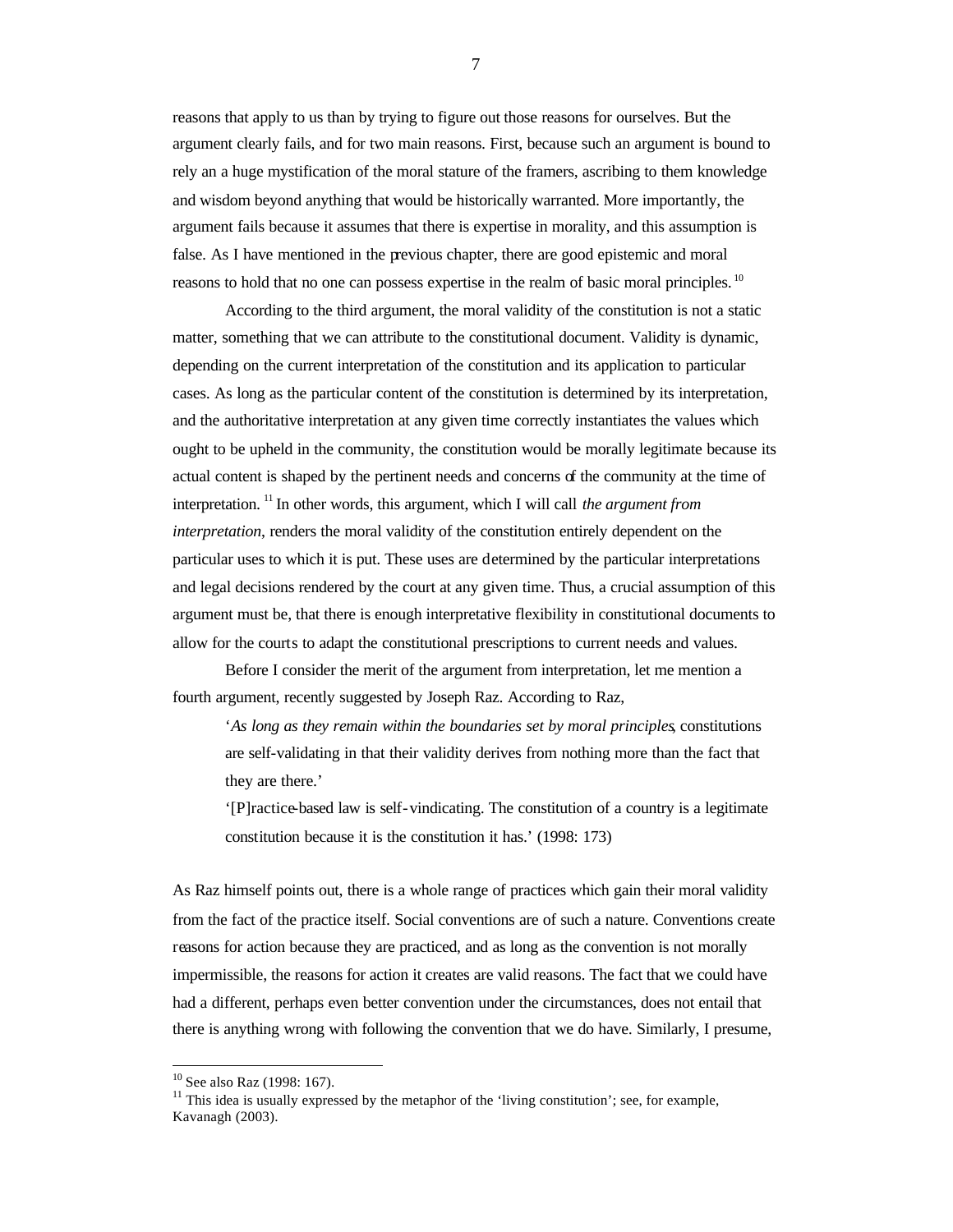Raz wishes to claim that as long as the constitution we have is not immoral, the fact that we happen to have it is a good reason to abide by it. But we have to be more careful here. Our reasons for following a social convention are not entirely derivable from the fact that the convention is practiced, though they certainly depend on it. Conventions evolve either in order to solve a pre-existing coordination problem, or else they constitute their own values by creating a conventional practice which is worth engaging in.  $^{12}$  Either way, there must be something valuable in the practice of following the convention for it to give rise to reasons for action, beyond the fact that the convention is there and just happens to be followed. Similarly, the fact that the constitution is there and happens to be followed cannot be the whole reason for following it. It must serve some values, either by solving some problems which were there to be solved, or by creating valuable practices worth engaging in. I think that Raz recognizes this when he points out that constitutions typically serve the values of stability and continuity of a legal system. (1998: 174-5).

There is another crucial assumption here about which Raz is quite explicit: the conclusion about the self-validating nature of constitutional practice can only follow '*if morality underdetermines* the principles concerning the form of government and the content of individual rights enshrined in constitutions.' (1998: 173) The same is true about social conventions, generally: unless their content is underdetermined by morality, they are not conventional rules. If morality *determines* the rule, say,  $\mathbf{R}$ : 'All x's ought to  $\varphi$  under circumstances Cn', then the reason for  $\varphi$ -ing under circumstances Cn is a moral reason, irrespective of the fact that R is practiced.

I hope that we are now in a position to see that both Raz's argument and the argument from interpretation share a certain assumption about the nature of constitutions that is crucially important. Roughly, both arguments must assume that the written constitution, as such, actually makes less of a difference than one might have thought. Let me be more precis e. The conditions for the legitimacy of a constitution must comprise the following conditions. First, the values and principles enshrined in it must be morally permissible. This goes without saying. (I am not suggesting that the constitution must be morally perfect, or optimal. Some moral errors a constitution contains may be outweighed by other values it promotes.) Second, when certain choices are made in particular cases, they would be legitimate if they are either morally underdetermined, or else, morally correct. The application of constitutional principles or values can be morally underdetermined in two ways: either they concern issues which are simply not determined by moral considerations, such as solution to a

 $\overline{\phantom{a}}$ 

 $12$  For a much more detailed account of the nature of social conventions see Marmor (2001: chapters 1 & 2).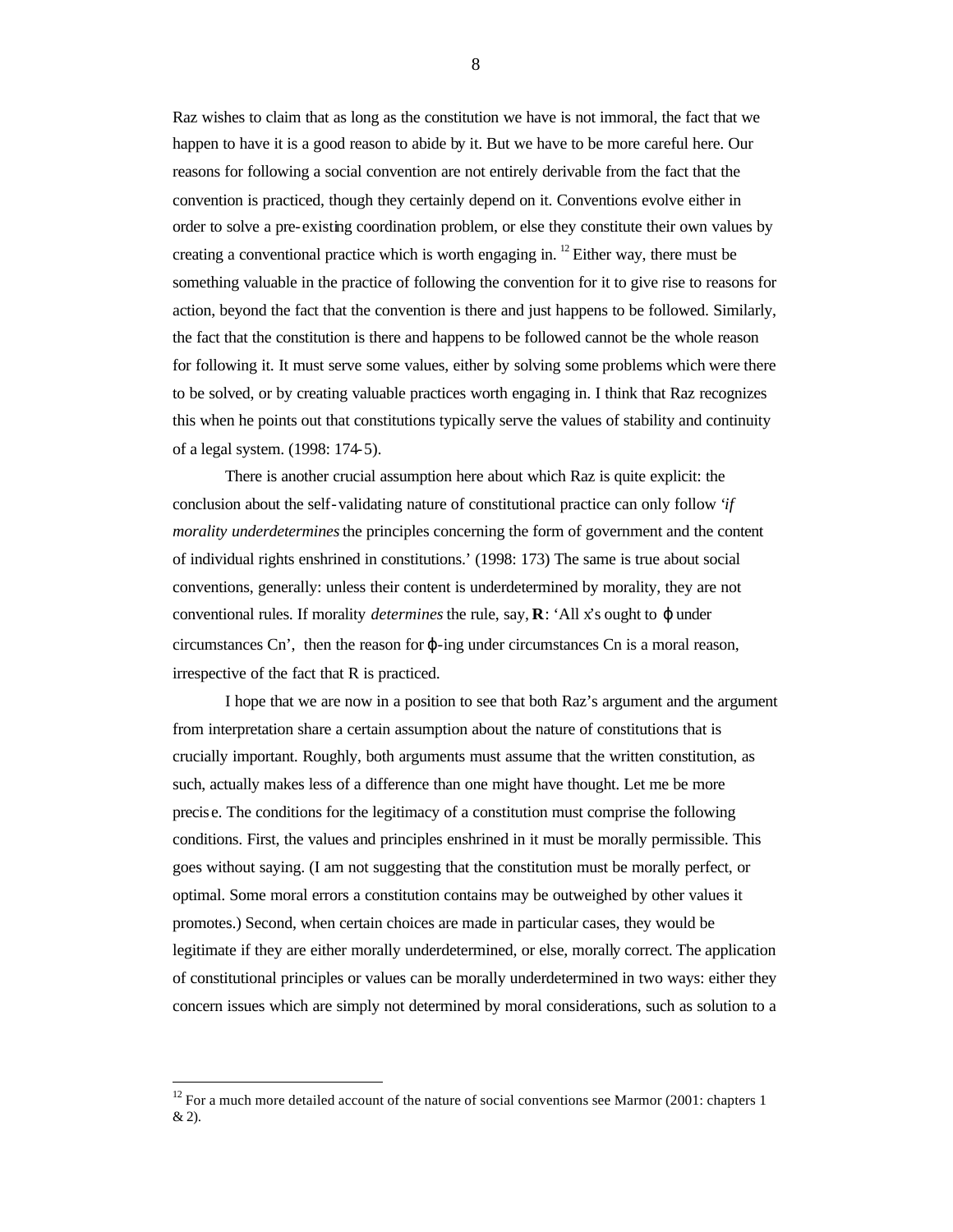coordination problem,<sup>13</sup> or else, if they do manifest moral choices, those would be the kind of choices which are made between incommensurable values. However, in those cases in which the value choices are morally determinable, it is pretty clear that both the argument from interpretation and Raz's argument from self-validity must hold that only morally correct choices are valid. Therefore, either the constitution embodies choices which are morally underdetermined (in one of the two ways mentioned), or else, the constitution must be applied in a way which is morally sound. It follows from this that both arguments must assume that at least in those areas in which the constitution would make a moral difference, it can be interpreted to make the difference that it should, that is, according to the true moral principles which should apply to the particular case. To be sure, the thesis here is not that the constitutional document can be interpreted to mean just about anything we want it to mean. But the thesis must be that constitutional documents typically allow *enough interpretative flexibility* that makes it possible to apply their morally significant provisions in morally sound ways.

I do not wish to deny the truth of this last assumption. I will have more to say about it in the last section. For now, suffice it to point out one important implication of this thesis. Namely, that it makes the moral legitimacy of constitutions very much dependent on the practices of their interpretation. In other words, a great deal of the burden of moral legitimacy is shifted by these arguments to the application of the constitution, thus assuming that the constitution is legitimate only if the courts are likely to apply the constitution in a morally desirable way. This brings us to the second question about the legitimacy of constitutions, namely, the question about the legitimacy of judicial review.

# **3. THE LEGITIMACY OF JUDICIAL REVIEW.**

 $\overline{\phantom{a}}$ 

Three points about judicial review are widely acknowledged. First, that it is not a necessary feature of a constitutional regime. As I have already mentioned, it is certainly conceivable to have a legal system with a written constitution without entrusting the power of its authoritative interpretation in the hands of the judiciary or, in fact, in the hands of anybody in particular. Therefore, secondly, it is also widely acknowledged that the desirability of judicial review is mostly a question of institutional choice: given the fact that we do have a constitution, which is the most suitable institution that should be assigned the role of interpreting it and applying it to particular cases? Finally, it is widely acknowledged that the courts' power of judicial review is not easily reconcilable with general principles of democracy. Even those who support the legitimacy of judicial review, acknowledge the existence of at least a tension between our commitment to democratic decision procedures

 $13$  This is not to deny that there are cases in which there is a moral dut y to solve a coordination problem. For a more detailed account, see Marmor (2001: 25-31).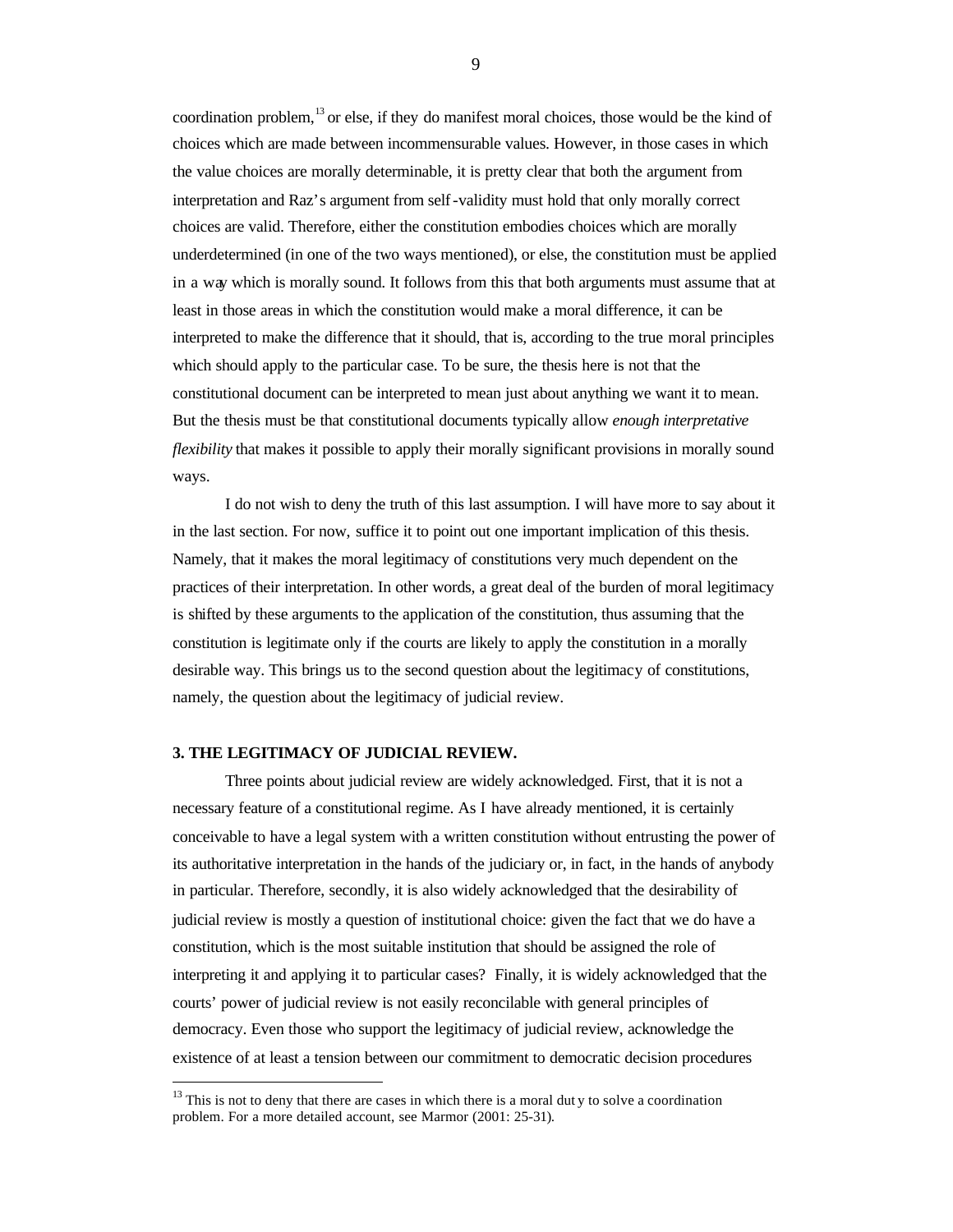and the courts' power to overrule decisions made by a democratically elected legislature.<sup>14</sup> This is a very complicated issue, and I cannot hope to expound here on the necessary elements of a theory of democracy to substantiate this point.<sup>15</sup> For our purposes, it should be sufficient just to keep this aspect of judicial review in mind, without assuming too much about any particular theory of democracy.

Lawyers sometimes find it difficult to understand why the normative justification of judicial review is separate from the question of the legitimacy of constitutions. For them the reasoning of Marbury v Madison is almost tautological. We just cannot have it in any other way. If we have a written constitution which is the supreme law of the land, then surely it follows that the courts must determine what the law is and make sure that it is applied to particular cases. The power of the courts to impose their interpretation of the constitution on the legislature simply follows, so the argument goes, from the fact that the constitution is legally supreme to ordinary legislation. But of course this is a *non sequitur*. Even if it is true that as a matter of law, constitutional provisions prevail over ordinary legislation, and it is also true that there must be some institution which has the power to determine, in concrete cases, whether such a conflict exists or not, it simply does not follow that this institution must be the supreme court, or any other institution in particular.<sup>16</sup> The argument must be premised on the further assumption that the court is the most suitable institution to carry out this task of constitutional interpretation. But why should that be the case?

One consideration which is often offered as a reply consists in the thesis that the constitution is a legal document and that therefore its interpretation is a legal matter. Since courts tend to possess legal expertise, they are the best kind of institution to be entrusted with constitutional interpretation. The problem with this argument is that it relies on a dubious inference: from the fact that the constitution is a legal document, and that its interpretation is, therefore, a legal matter, it does not follow that constitutional decisions are based on legal reasoning requiring legal expertise. Most constitutional decisions are based on moral and political considerations. That is so, because the kind of issues decided in constitutional cases

 $\overline{\phantom{a}}$ 

<sup>&</sup>lt;sup>14</sup> It should be acknowledged that not every legal decision of the court about the interpretation of the constitution amounts, technically speaking, to what we call 'judicial review', in the sense that not every constitutional decision is necessarily a review of an act of legislation. It may simply be a review of an administrative decision, or some other legal issue that may be affected by the constitution. However, it should be kept in mind that the practical effect of such constitutional decisions is basically the same: once rendered by the supreme (or constitutional) court, it cannot be changed by the ordinary processes of democratic legislation. Therefore, even if technically speaking, not every constitutional decision is an exercise of judicial review, for most practical purposes, the distinction is not morally/politically significant.

<sup>&</sup>lt;sup>15</sup> See Waldron (1999).

<sup>&</sup>lt;sup>16</sup> In fact there is another mistake here: even if the courts are assigned the role of constitutional interpretation, it does not necessarily follow that they should have the legal power to invalidate an act of legislation which is unconstitutional. The appropriate remedy could be much less drastic, e.g. a declaratory judgment, or there could be no remedy at all.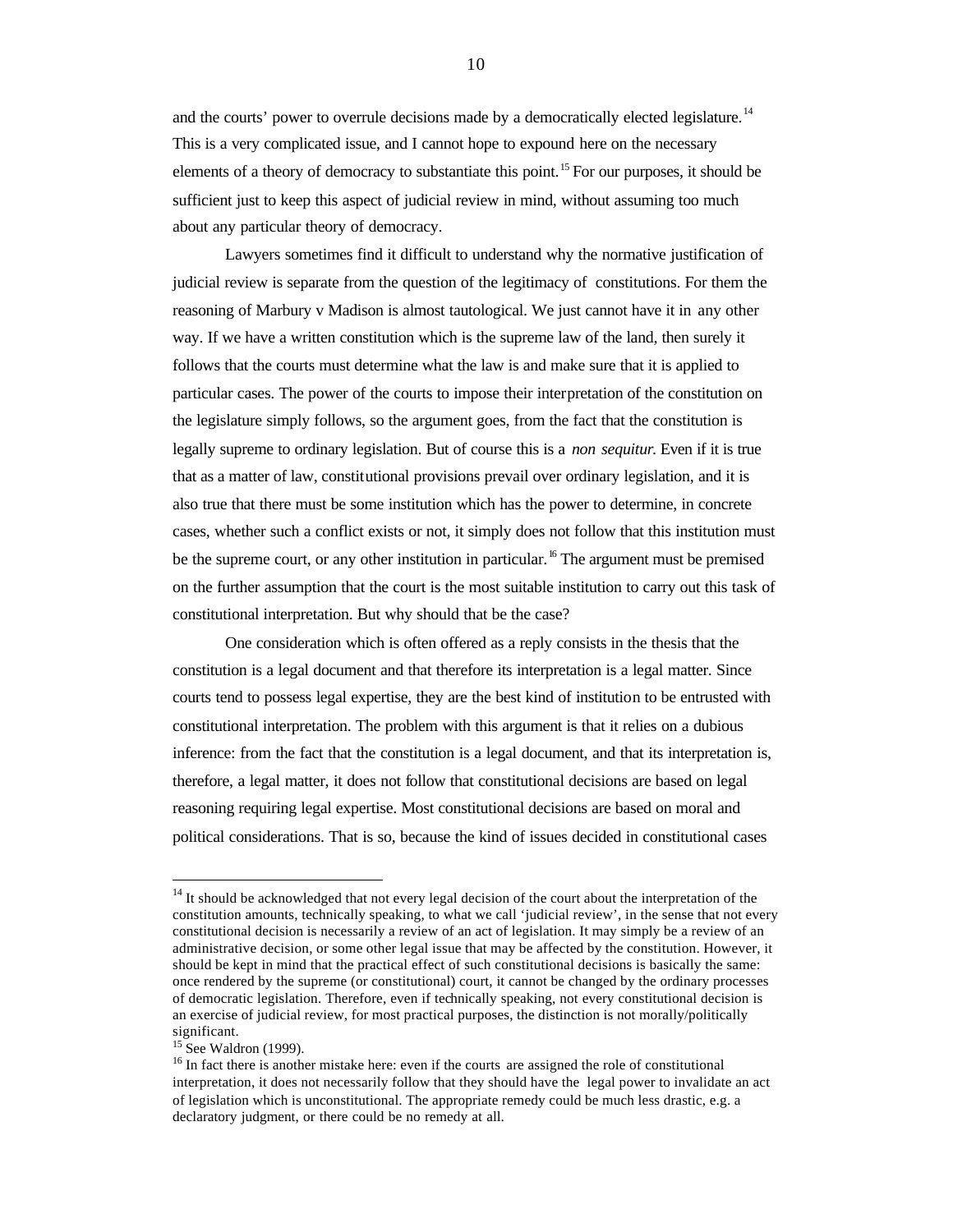are, mostly, moral and ethical in nature, such as determining the nature and scope of basic human and civil rights, or shaping the limits of political authorities and the structure of democratic processes.<sup>17</sup> Therefore, one of the crucial questions here is whether the supreme court is the kind of institution which is conducive to sound moral deliberation and decision making on moral issues. This question is not easy to answer. Partly, because it is a matter of culture that may vary from place to place. But also because there are conflicting considerations here. On the one hand, courts do have certain institutional advantages in this respect, having certain characteristics which are conducive to moral deliberation. (For example, the fact that deliberation in a court room is argumentative, that it is open to arguments from opposing sides, the requirement to justify decisions by reasoned opinions which are made public, and so forth.) On the other hand, courts are also under considerable pressure to conceal the true nature of the debate, casting it in legal language and justifying their decisions in legal terms, even if the choices are straightforwardly moral or political in nature. As we have noted in previous chapters, there is a constant pressure on judges faced with decisions in 'hard cases' to present their reasoning in legal language even if the decision is not based on legal reasons in any meaningful sense. Although perfectly rational from the judiciary's perspective, such a pretence is not necessarily conducive to sound moral deliberation.

There is a much more important issue here. Those who favor the courts' power of judicial review often rely on an argument which is less concerned with the nature of the institution, and more with the nature of the decisions in constitutional cases. According to this line of thought, which I will call *the argument from consensus*, the reasoning which supports the institution of judicial review is as follows:

1. The rights and principles entrenched in the constitution are those which are widely shared in the community, reflecting a deep level of moral consensus.

2. The constitutional entrenchment of these rights is required in order to protect them from the vagaries of momentary political pressures, from short-sighted political temptations.

3. Precisely because the supreme court is not an ordinary democratic institution, it is relatively free of political pressures and shortsighted populist temptations.

4. Therefore, by entrusting the power of judicial review with the supreme court, we are likely to secure, as far as possible, the protection of those rights and principles which are, in fact, widely shared in the community.

 $\overline{\phantom{a}}$ 

<sup>&</sup>lt;sup>17</sup> I do not wish to claim that *all* constitutional decisions are primarily concerned with moral issues; some constitutional decisions concern the structural aspects of government, in which case, often the issue is one of bureaucratic efficiency or such.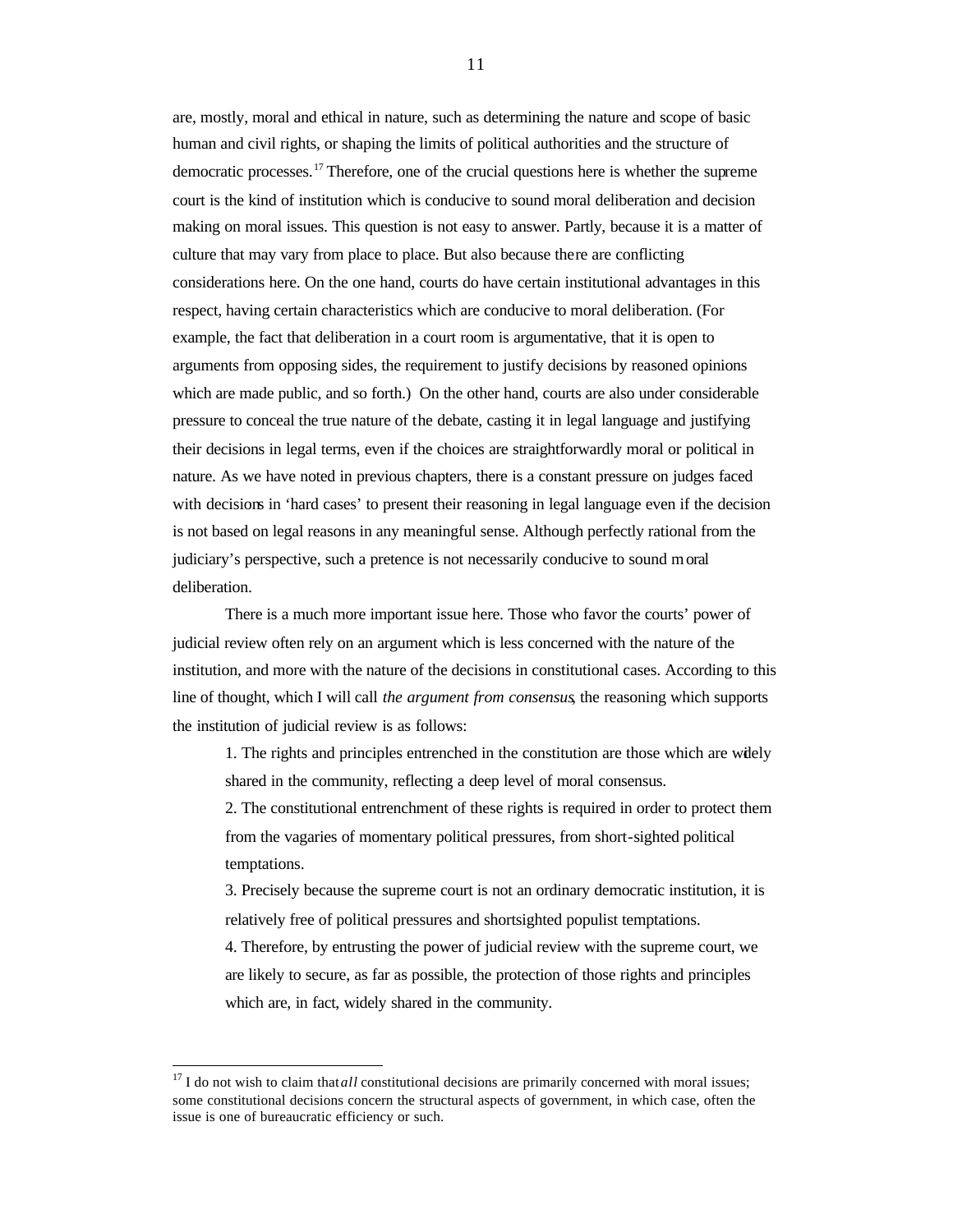Admittedly, there is a great deal to be said in favor of this argument. If its assumptions are sound, then it would not only justify the institutional choice of the court in deciding constitutional issues, but would also go a considerable way in mitigating the antidemocratic nature of judicial review. We could say that judicial review is anti-democratic only on its surface; at a deeper level, it secures the protection of those rights and principles which are actually held by the vast majority of the people.  $18$ 

I think that this argument fails. And it fails mostly because it is based on a misconception of the nature of rights and the role of rights discourse in a pluralistic society. Explaining this point requires a small detour, exploring some crucial aspects of the nature of rights.<sup>19</sup> In what follows, I will assume that the most plausible account of the nature of rights is *the interest theory of rights*. Basically, according to this analysis, we would say that *A has a right to j* iff an aspect of A's well being, that is, an interest of A, *justifies* the imposition of duties on others, those duties which would be required and warranted to secure A's interest in  $φ. 20$ 

According to this analysis, rights are actually *intermediary conclusions* in arguments which begin with the evaluation of interests and end with conclusions about duties which should be imposed on other people. When we say that A has a right to  $\varphi$ , we say that A's interest in  $\varphi$  justifies the imposition of duties on others in respect to that interest. From a strictly analytical point of view, however, the concept of a right is, in a sense, redundant; it is just an intermediary step in a moral argument leading from the values of certain human interests, to conclusions about the need to impose certain duties. Therefore, the question arises: Why do we need this intermediary step cast in the form 'a right'?

Joseph Raz gave two answers<sup>21</sup>: One partial answer might be, that it simply saves time and energy; it is often the case that practical arguments proceed through the mediation of intermediary steps, simply because there is no need to begin each and every practical argument from first premises; that would be too tedious.

There is, however, a much more important reason: intermediary steps, such as rights, enable us to settle on a set of shared intermediary conclusions, *in spite of considerable disagreement about the grounds* of those intermediary conclusions. In other words, people can settle on the recognition of rights, despite the fact that they would deeply disagree about the reasons for having those rights. Rights discourse enables a common culture to be formed around some intermediary conclusions, precisely because of their intermediary nature.

 $\overline{a}$ 

<sup>&</sup>lt;sup>18</sup> For a recent defense of this argument, see Harel (2003), and cf., Alexander (2003).

<sup>&</sup>lt;sup>19</sup> I have presented the argument which follows in the next few paragraphs in Marmor (1997).

 $20$  See Raz (1986: chapter 7)

<sup>&</sup>lt;sup>21</sup> See Raz, (1986: 181). I do not intend to suggest that Raz would agree (or not) with the main thesis that I advocate here in the next few paragraphs.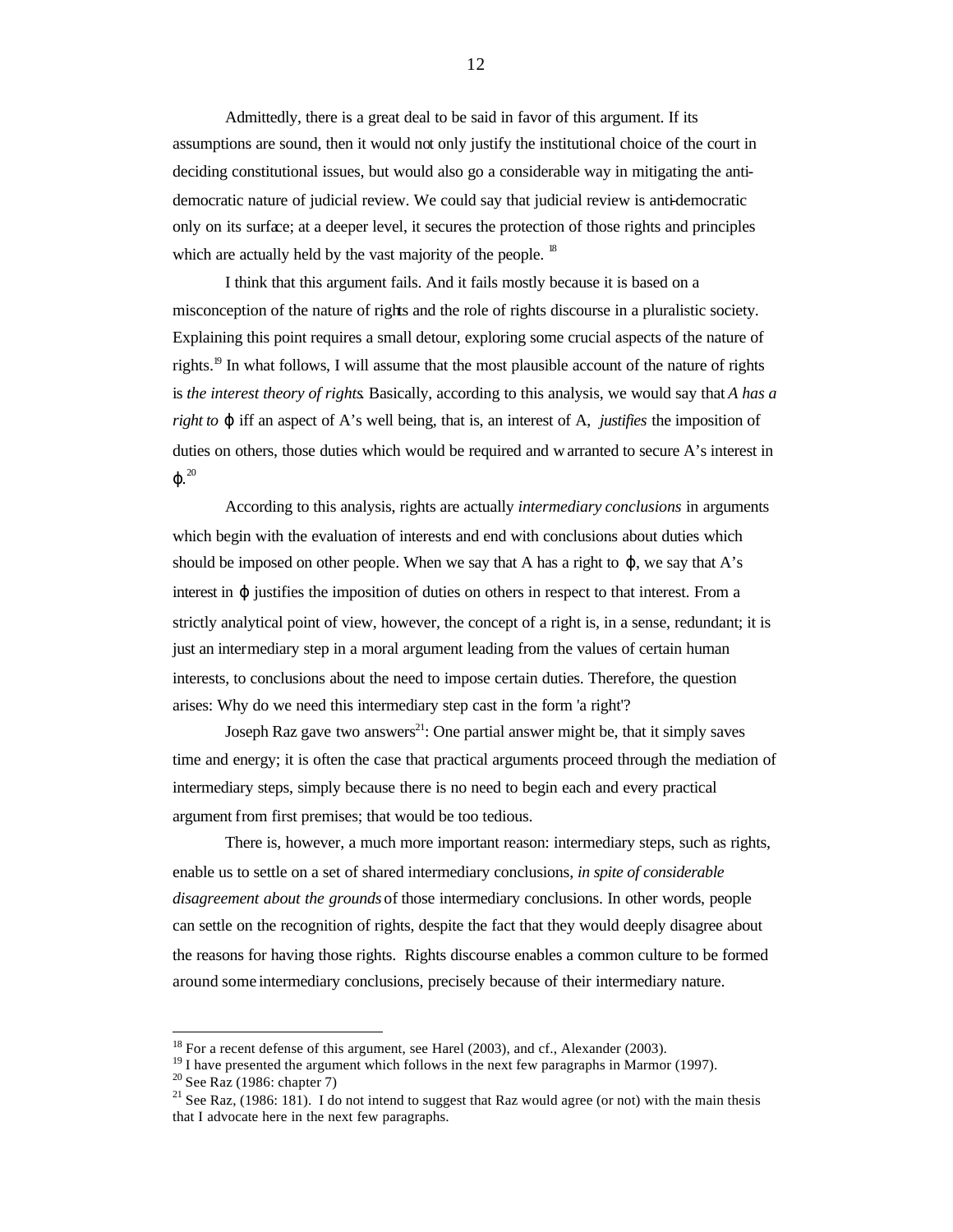Furthermore, it is crucial to realize that there is an important asymmetry between rights and duties. Rights, unlike duties, do not entail that the right-holder has any particular reasons for action. The proposition: 'A has duty to  $\varphi$ ', *entails* that A has a reason to  $\varphi$ . But having a right to do something does not entail that one has a reason to do it. (Your right to freedom of speech, for instance, does not give you any reasons to say something.) This analytical point is very important: it explains why people with different and competing sets of fundamental values are bound to disagree about the duties they have.<sup> $2$ </sup> But this need not be the case with rights, since there is no immediate relation of entailment between rights and reasons for action. True, there is an indirect relation of entailment: rights justify the imposition of duties on others. But it is very often the case that people agree on the existence of a given right even if they actually disagree on the nature and scope of the duties which the rights justifies. Thus, it is normally easier for people with different conceptions of the good to agree on a shared set of rights than duties, as rights do not entail immediate reasons for action.

It is, however, the intermediary nature of rights discourse which is quintessential. It explains why rights discourse is particularly fit for pluralistic societies. Societies where different groups of people are deeply divided about their conceptions of the good, need to settle on a set of rights they can all acknowledge, in spite of deep controversies regarding the grounds of those rights (and their ramifications). Hence it is not surprising or accidental that in homogeneous societies there is very little rights discourse; such societies normally share a common understanding of ultimate values, and consequently of the various duties people have, and they do not need this intermediary step from ultimate values to duties. Only in those societies where people do not share a common understanding of ultimate values, namely, in pluralistic societies, that rights discourse is prevalent.<sup>23</sup>

But this social function of rights discourse also points to its own limits. The intermediary nature of rights discourse explains why determining the limits of rights, and their relative weight in competition with other rights or values, is bound to be a controversial matter. In order to determine in a reasoned manner the limits of a given right, or its relative weight in a situation of conflict, one would naturally need to go back to the reasons for having the right in the first place, and it is precisely at this point that agreement breaks down. As a matter of fact, more often than not we will discover that there was never an agreement there to

 $2<sup>22</sup>$  Unless, of course, the duties in question are very abstract, like the duty not to cause unnecessary suffering, or the duty to respect others. I am not suggesting that people with conflicting conceptions of the good and of ultimate values cannot agree on some duties we should all have. My point is relative: that it is easier to agree on a list of relatively specific rights than duties.

<sup>&</sup>lt;sup>23</sup> Admittedly, this last point is actually a piece of armchair sociology. But not a particularly fancy one. I think that we are quite familiar with this phenomenon, namely, that rights discourse is much more prevalent in pluralistic societies than in homogenous ones. It is quite likely that there are other explanations for this difference, besides the one I offer here. I do not intend the explanation to be exhaustive.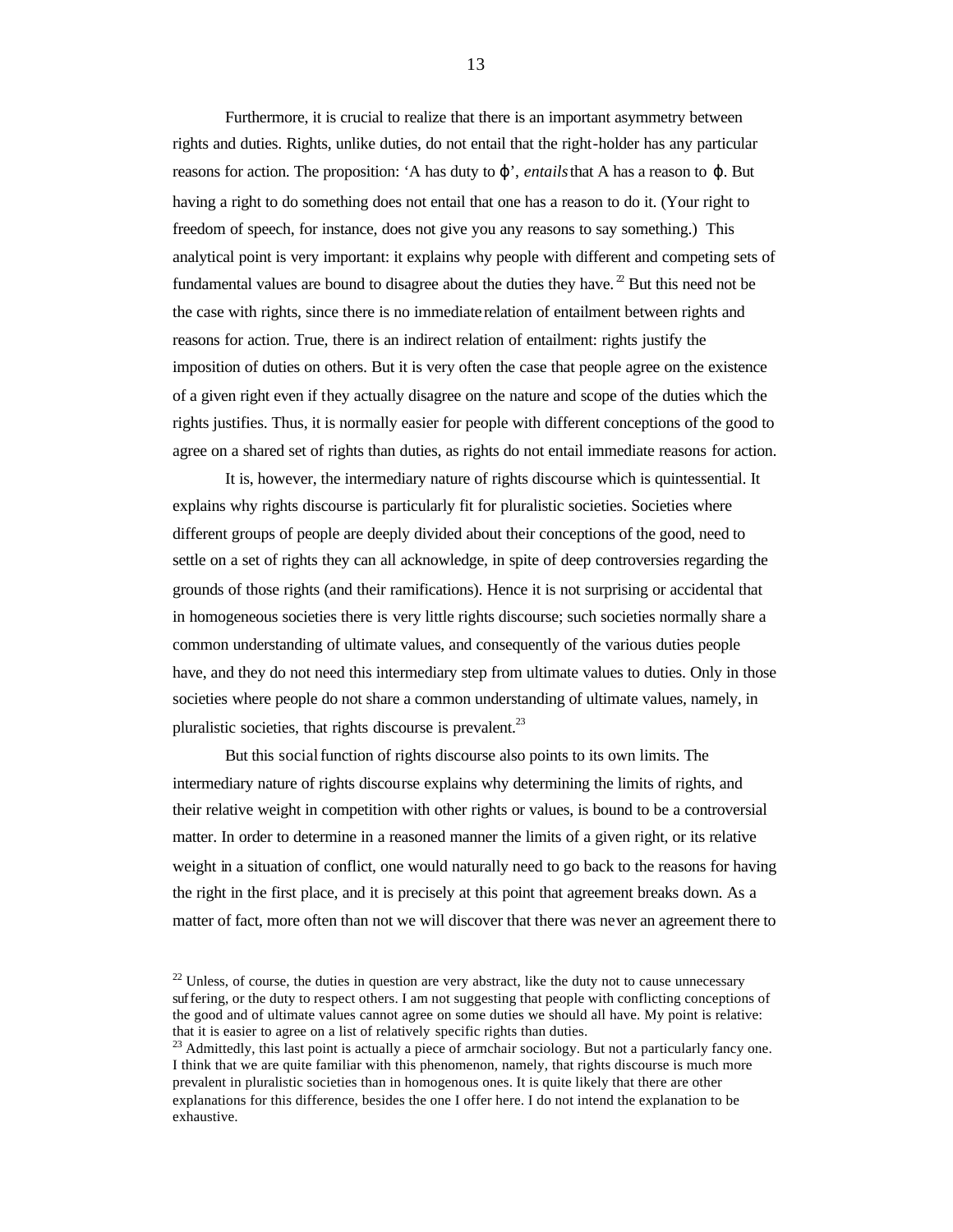begin with. In other words, precisely because of those reasons which explain the widespread consensus on the rights we have, there is bound to be disagreement over the boundaries of those rights and their desirable ramifications. Widespread consensus on how to resolve various conflicts between rights, or between rights and other values, is only possible in the framework of a shared culture of moral and political views, but it is typically in such cases that rights have relatively little cultural and political significance. If rights discourse is prevalent in a given society, it is mostly because there is little agreement on anything else, in particular, on the ultimate values people cherish.

If this account of the nature of rights discourse is basically correct, then it should become clear why the argument from consensus is bound to fail. It fails because it relies on a widespread consensus which is illusory. It is true that in pluralistic societies we do tend to agree on the rights which are enshrined in the bill of rights, but this is a very tenuous agreement which breaks down as soon as a conflict comes to the surface. Since it is conflict between rights, or rights and other values, that gets litigated in the constitutional cases, we are bound to discover that there is not going to be any consensual basis on which such conflicts can be resolved.

At this point the interlocutor is likely to ask: but what is the alternative? If we do not entrust the resolution of such conflicts in the hands of the court, how else are we going to resolve them? The answer is, of course, that we can leave the resolution of such evaluative and ideological conflicts to the ordinary legislative and other democratic decision making processes. Not because they are more likely to be morally sound than the decisions of courts. But at least they have two advantages: for whatever its worth, they are democratic. And, not less importantly, perhaps, legislative decisions tend to be much more tentative than constitutional decisions of a supreme court. In fact, they are more tentative in two senses: First, legislative decisions on morally or ideologically controversial issues do not tend to last for too long. Those who have lost their case today may still gain the upper hand tomorrow.<sup>24</sup> Secondly, democratic decisions also tend to convey a more tentative kind of message than constitutional decisions of a supreme court. When the court decides a constitutional issue, it decides it in a sort of timeless fashion, declaring a timeless moral truth, as it were; such a message conveys to the losing party that it has got its profound moral principles wrong. As opposed to this, a democratic decision does not convey such a message; it tells the losing party not more than that it simply lost this time, and may win at another. It does not

 $\overline{a}$ 

<sup>&</sup>lt;sup>24</sup> There is one important exception: some countries may have a persistent minority group which is unlikely to have its interests protected by an ordinary majoritarian decision making process. It would be a mistake to assume, however, that the only way to protect the interests of persistent minorities is by constitut ional entrenchment of their rights. Often a more sophisticated democratic process (forcing, for example, political actors in the majority to take into account the interests of the minority), may be more efficient.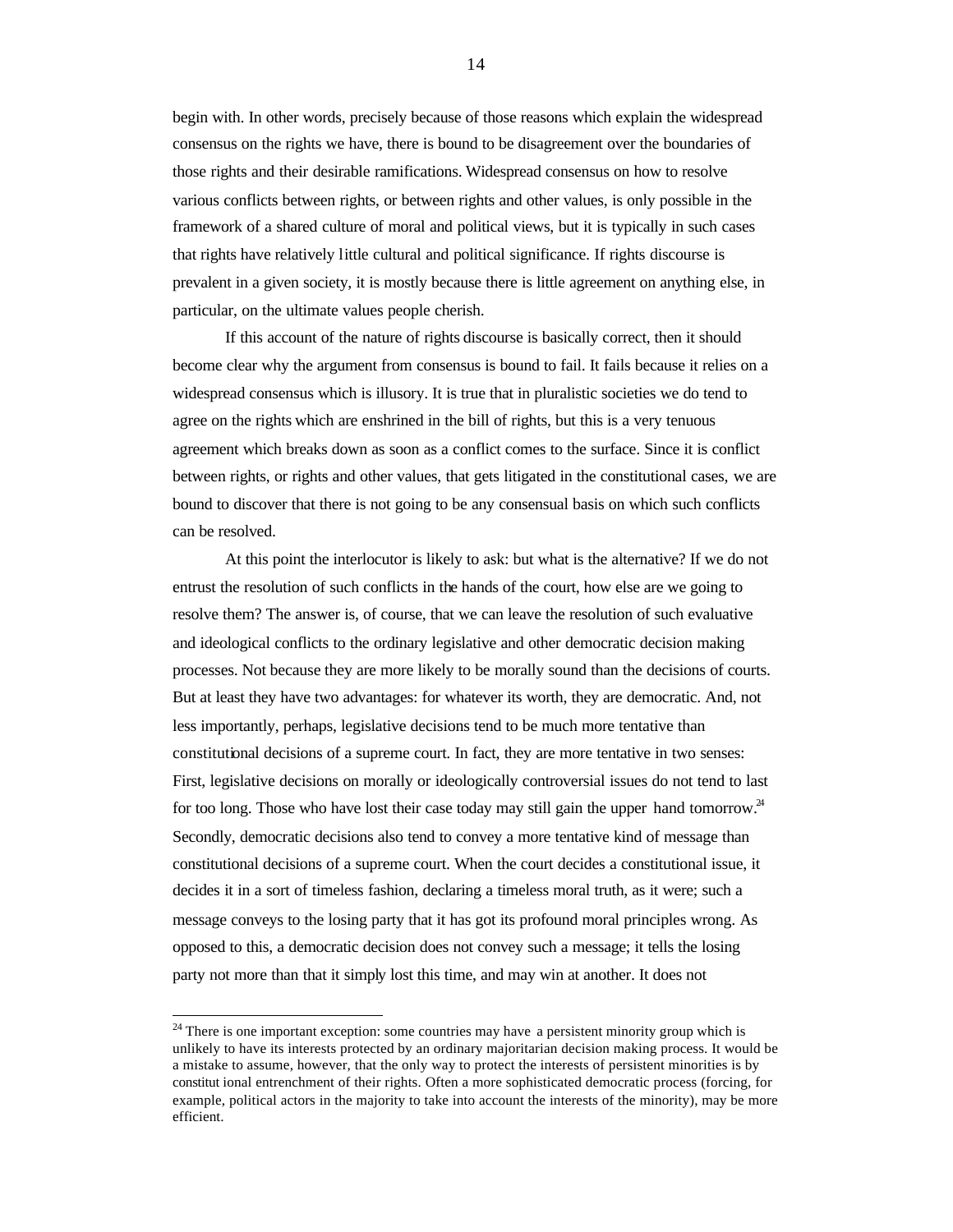necessarily convey the message that the loser is morally wrong, or at odds with the basic moral values cherished by the rest of the community.  $35$ 

To be sure, none of this is meant to be conclusive. Ultimately, the desirability of judicial review is a matter of institutional choice, and a great many factors which figure in such a complex consideration are empirical in nature. Surely, one major consideration must concern the likelihood that a supreme court will get the moral decisions right, or at least, more frequently right than any other institution. Are there any reasons to believe that from an *instrumental* perspective, courts would do a better job in protecting our rights than, say, the democratic legislative assembly?

Supporters of judicial review think that there are plenty of such reasons. Jeremy Waldron (1999), however, is rather skeptical about this instrumental argument. This rightinstrumentalism, he claims, faces the difficulty of taking for granted that we know what rights we should have, and to what extent, and then it is only an instrumental issue whether the courts, or the legislature, would do a better job in protecting them. But this is wrong, Waldron claims, because it assumes that we already possess the truth about rights, whereas the whole point of the objection to judicial review was that rights are just as controversial as any other political issue. (1999: 252-253) Supporters of judicial review, however, need not make this obvious mistake. They can maintain that whatever our rights and their limits ought to be, they are of such a nature that legislatures are bound to get them wrong; or at least, judges are more likely to get them right. Even in the absence of knowledge or consensus about rights, there may be reasons to assume that some institutions are more likely to go right (or wrong) about such issues than others. Perhaps legislative assemblies do not have the appropriate incentives to even try to protect our rights, or they may be systematically biased about such issues, and so forth.

Waldron's reply to this, more plausible, version of rights-instrumentalism is that the assumptions it relies upon are just as controversial as the moral issues underlying rights discourse. (1999: 253) But this is not a convincing reply. After all, how can we design political institutions, including legislative assemblies, unless we possess considerable knowledge about institutional constraints and the likely consequences of various institutional structures? Waldron should have confronted the institutional issue more directly, and perhaps he could show that rights-instrumentalism may actually fail on its own terms. Neither the long history of judicial review in the US, nor the institutional character of the courts, necessarily lend credence to the supporters of judicial review. It is certainly arguable that courts are essentially conservative institutions, typically lagging behind progressive movements in

 $\overline{\phantom{a}}$ 

 $25$  I have heard this last argument in a lecture by Bernard Williams which he gave at Columbia Law School a few years ago. As far as I could ascertain, Williams has never published his lecture, which I deeply regret.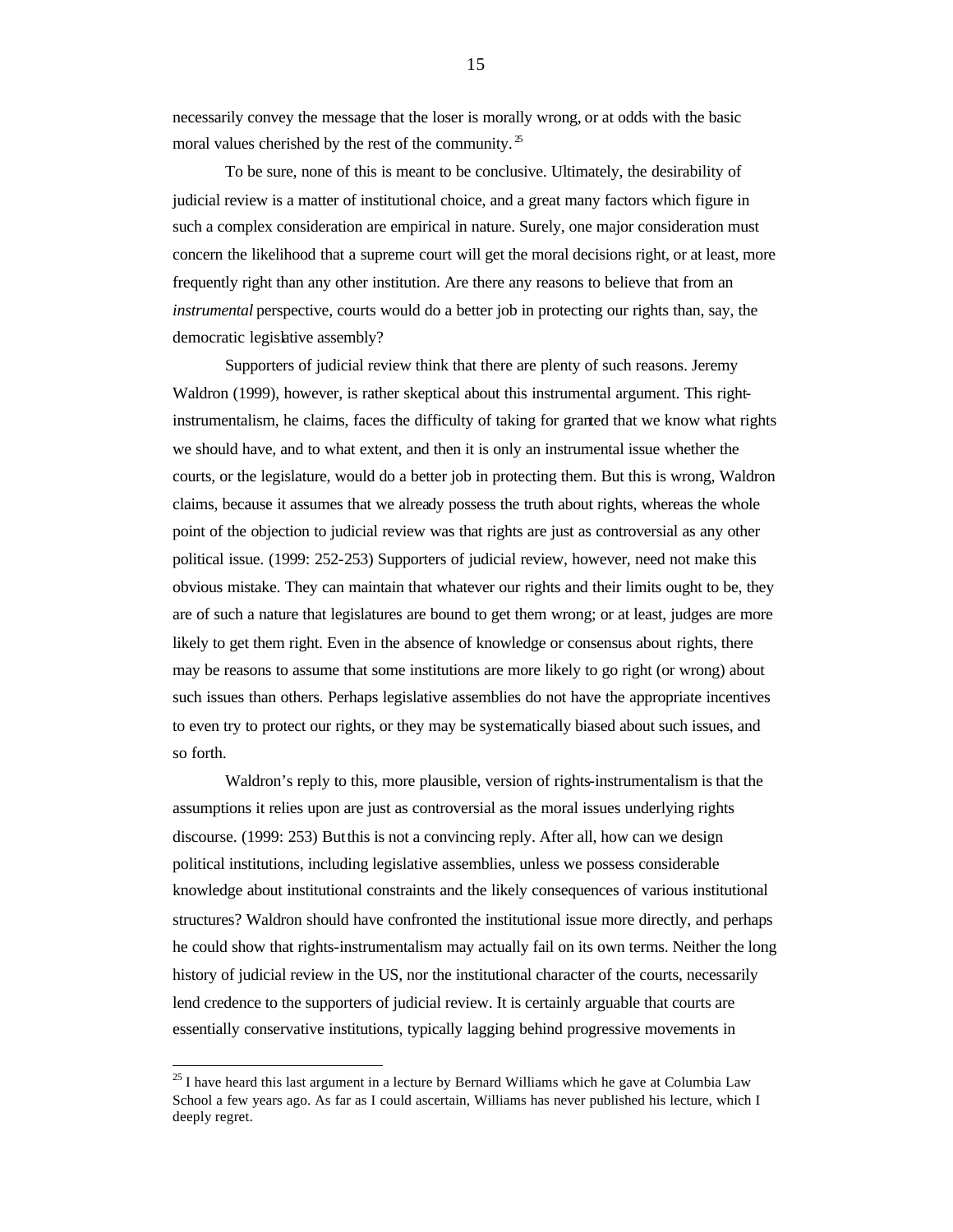society<sup>26</sup>, severely circumscribed by adversary procedures, and most importantly, perhaps, constrained by the lack of any real political power which tends to limit severely their incentive and confidence in making progressive social changes. Perhaps legislative assemblies are not so diverse and progressive as Waldron depicts in his *Law and Disagreement* (1999), but he is certainly right to question whether courts are necessarily better suited to protect our rights. In any case, since judicial review is the constitutional practice in most contemporary democracies, and seems to be here to stay, I will move on to consider the second main issue about constitutional interpretation, namely, how should it proceed.

# **PART TWO: INTERPRETATION**

#### **4. ANY SENSIBLE ORIGINALISM?**

 $\overline{\phantom{a}}$ 

The widespread attraction of 'originalism' is one of the main puzzles about theories of constitutional interpretation. Admittedly, 'originalism' is not the title of one particular theory of constitutional interpretation but rather the name of a family of diverse ideas, some of which are actually at odds with each other. Nevertheless, the underlying theme, due to which it is warranted to subsume such diverse views under one title, is clear enough: Originalists claim that the interpretation of the constitution should seek to effectuate, or at least be faithful to, the understanding of the constitutional provisions which can be historically attributed to its framers. Such a general thesis must comprise both a normative and a descriptive element. The normative element pertains to the conditions of legitimacy of constitutional interpretation: It maintains that an interpretation of the constitution which would not be faithful to the ways in which the constitution was originally understood by those who enacted it, would not be a morally legitimate interpretation. This normative thesis, however, must be premised on the complex factual assumption that we can have a fairly sound conception of who the framers of the constitution are, and that their views on what the constitution means are sufficiently clear and discernable to allow for the kind of interpretative guidance that is needed to determine (at least some not insignificant number of) constitutional cases facing the supreme court. There are so many reasons to doubt both of these assumptions that it is quite a mystery why originalism still has the scholarly (and judicial) support that it does.

 $26$  Yes, of course there are exceptions. The Warren Court is a famous exception in the US supreme court's history, but it is precisely the point of it: the progressive agenda of the Warren Court (which only lasted, it should be recalled, for about two decades), *is such a remarkable exception*.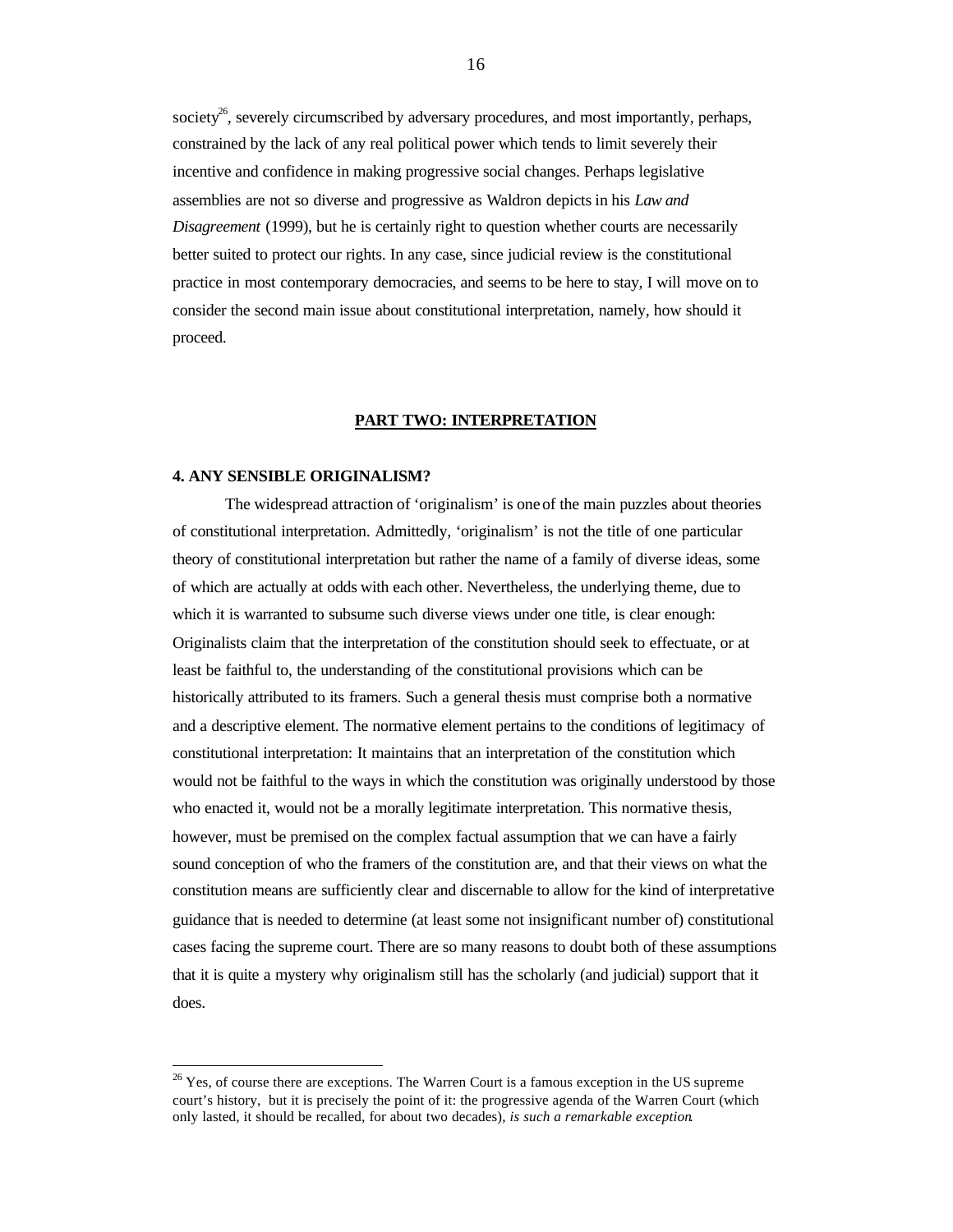Consider the factual assumptions first. There are numerous ways in which constitutions come into being; sometimes they are enacted as a result of a revolution or a civil war striving to stabilize and legalize the new constitutional order, at other times as result of a secession (which may be more or less orderly), and sometimes as a result of a legal reform that takes place within a well functioning legal system and according to its prescribed legal authority. In spite of this historical diversity, it is commonly the case that a very large number of political actors are involved in the process of creating (or amending) the constitution, and it is typically the case that our knowledge of their precise roles in the process, and their eventual impact on its result, is very partial, at best. Thus the term 'the framers of the constitution' usually refers to a very loose concatenation of a fairly large number of people and institutions, playing different legal and political roles in the constitution's enactment.<sup>27</sup> How likely is it that such a loose group of political actors would actually share a reasonably coherent moral and political philosophy underlying the various constitutiona l provisions? Or, indeed, that they would have any particular views about most of the constitutional issues which will come before the courts, often generations later?

But such factual doubts should be the least of our worries. The main problem with originalism is a moral one: Why should the framers of a constitution, or anyone for that matter, have the tremendous power of having their moral and political views about what constitutes good government and the nature of our basic rights, imposed on an entire nation for generations to come? Unless originalists can provide a moral justification for granting such a vast and lasting power on any particular person, or group persons, their case for originalism cannot be substantiated. And the problem is that there are only two kinds of argument one can offer here, and both of them are bound to fail. The idea that the framers' views should inform constitutional interpretation can either be derived from the assumption that the framers somehow had known better what ought to be done, that they should be considered as moral experts, as it were, or else it must be based on the idea that any conceivable alternative is even worse, less legitimate.<sup>28</sup> Since I have already mentioned the doubts we should have about the idea that the framers can be regarded as moral experts, let me consider the second kind of argument.

 $27$  The problem of identifying the 'framers' is exacerbated in those cases in which there is an elaborate ratification process of the constitution.

<sup>&</sup>lt;sup>28</sup> In fact, there is a third argument which is often mentioned: originalists sometimes rest their case on the claim that the historical truths about framers' intentions are objective and thus allow an objective constraint on judicial discretion in constitutional cases. But this is puzzling, at best. First, because one can think of countless other ways in which judges could decide cases, much more objective than this one; they could toss a coin, for example. Secondly, the assumption that the interpretation of history is somehow objective or free of evaluative considerations, or that it is free of bias and ideological prejudices, is just too naïve to be taken seriously.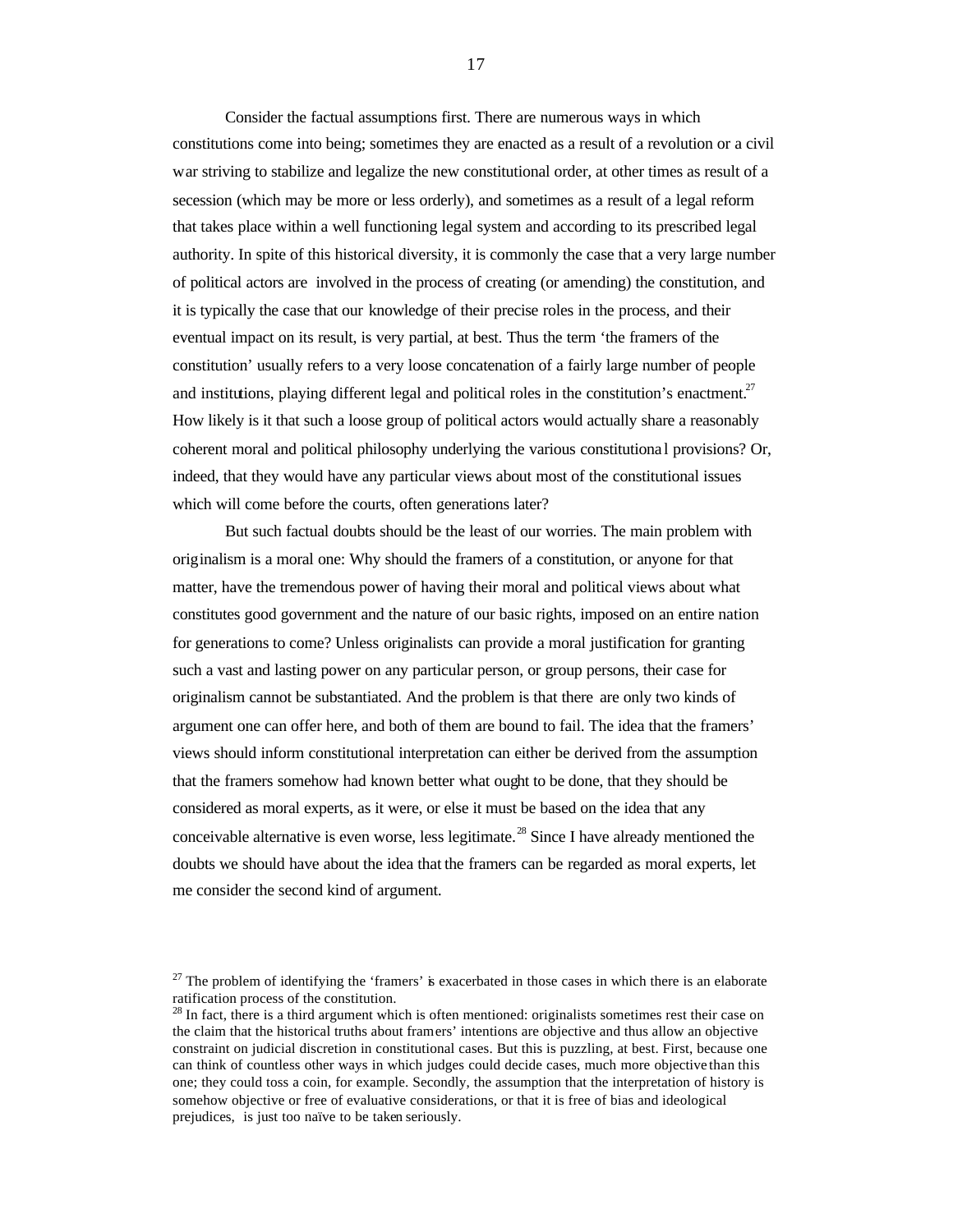Any alternative to originalism, so this argument runs, would involve the power of the judges of the supreme court to determine, on the basis of their own moral views, what the constitution actually means in controversial cases. In other words, the assumption is that unless judges are required to defer to the "original" understanding of the constitution, they would simply impose their own moral and political views on us, and that would be illegitimate for various reasons. For example, because the supreme court is not a democratic institution, it is not accountable to the people, it doesn't necessarily reflect the wish of the people, and so forth. Once again, it should be noted that this argument rests on two limbs. It must assume that an original understanding of the constitution is actually capable of constraining, at least to some extent, the possible interpretations of the constitutional document, and it contends that such a constraint is, indeed, morally desirable.

Let me concentrate on the moral issue. Thus, to make the argument at least initially plausible, let us suppose that we do know who the framers of the constitution are, and suppose further that we can be confident that we know everything that there is to know about their purposes, intentions, and so forth. Framing this in terms of the intentions of the framers, let us follow the main distinction introduced in the previous chapter and divide the relevant intentions of the framers into those which constitute their *further intentions* and those which constitute their *application intentions*.

Now, most originalists would readily admit that deference to the framers' *application intentions* is very problematic. Or, at the very least, they would have to admit that the older the constitution, the less it would make sense to defer to the framers' *application intentions*. 29 Surely it makes no sense to rely on the views of people who lived generations ago about things they were completely unfamiliar with and could not have possibly imagined to exit. But if we think about this in a principled way, we must acknowledge that this conclusion cannot be confined to particularly old constitutions. Just as it makes no sense to bind the constitutional interpretation to *application intentions* of 'old' framers, because they could not have predicted the kind of concerns we face today, it would make no sense to bind any constitutional interpretation *for the future* by the *application intentions* of framers in our generation.

Thus, if originalism is to make any sense at all, it must be confined to the framers' *further intentions*. Even if we have no reason to speculate about the framers' thoughts and expectations with respect to the ways in which the relevant constitutional provisions should be applied to particular cases, so this argument runs, we do have reasons to understand and respect the general purposes that the framers' had had in enacting the constitutional provision which they did. Although not phrased in terms of this distinction between application and

 $\overline{\phantom{a}}$ 

 $29$  See, for example, Goldsworthy (2003: 177)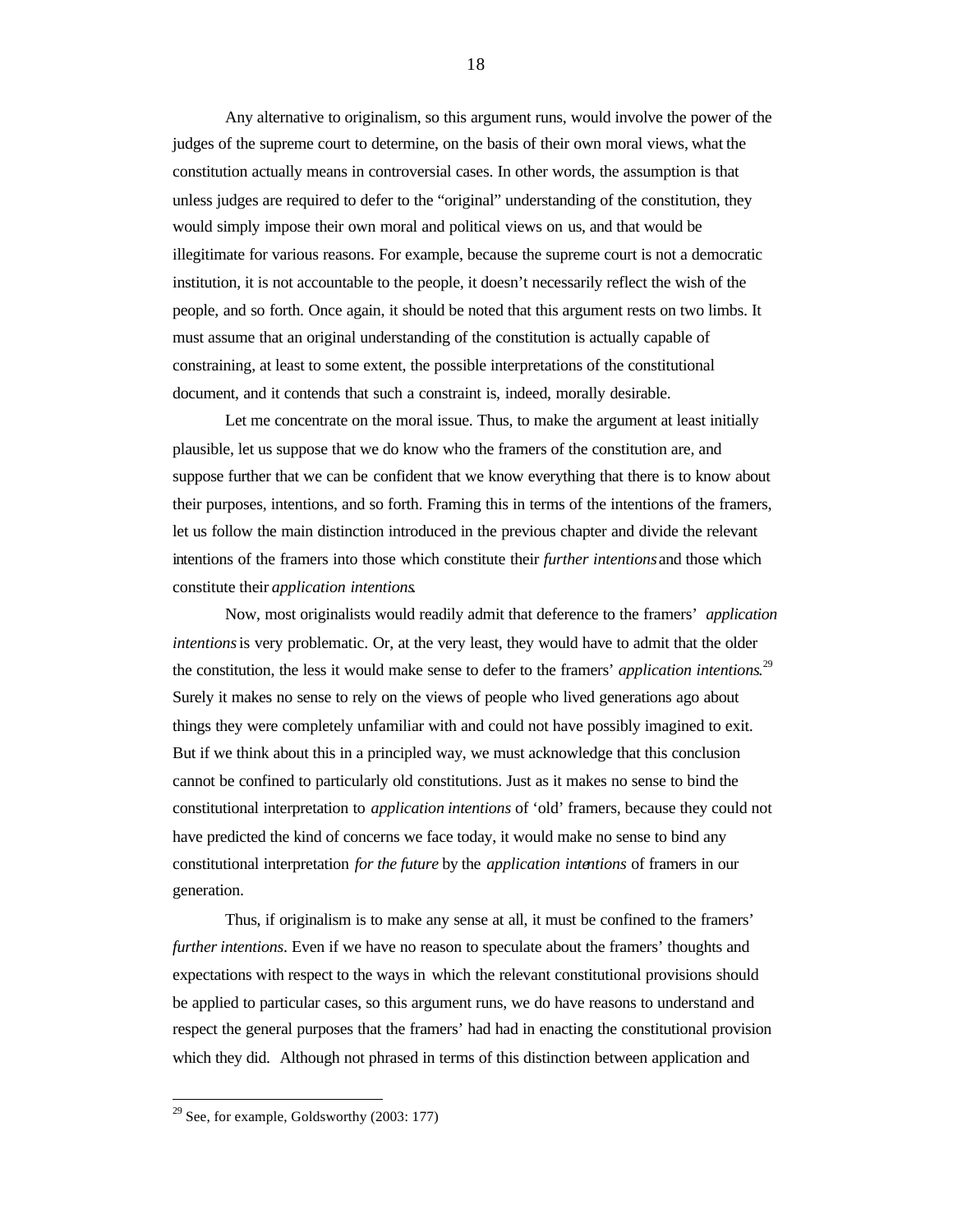further intentions, this is basically the view about constitutional interpretation which Dworkin advocates. History should be consulted, Dworkin claims, in order to understand what is the general moral or political principle that the framers had sought to enact in the constitution. We must try to understand the 'very general principle, not any concrete application of it'. (1996:9) The latter should be left to the supreme court to fig ure out according to its best moral reasoning.

The main problem with this argument is, however, that it actually ignores Dworkin's own best insight about the nature of interpretation. Any interpretation, Dworkin (1986: 60-61) rightly claimed, must begin with certain views about the values which are inherent in the genre to which the text is taken to belong. Unless we know what it is that makes texts in that particular genre better or worse, we cannot even begin to interpret the particular text in hand. If I purport to offer an interpretation of a certain novel, for example, I must first have some views about the kind of values which make novels good and worthy of our appreciation. Otherwise, I could hardly explain why should we pay attention to this aspect of the novel rather than to any other. A certain view about what makes instances of a given genre good or bad must inform any interpretation of a text within that genre. Dworkin is absolutely right about this. But then the same principle should apply to legal interpretation, including in the constitutional context. Before we decide to consult history, or intentions, or anything else for that matter, we must first form our views about the kind of values which are inherent in the relevant genre. In the constitutional case, we must rely on the correct views about what makes constitutions good or bad, what is it that makes a constitutional regime worthy of our appreciation and respect. But as soon as we begin to think about *this* question, the appeal of the framers intentions dissipates even before it takes any particular shape.

 I do not intend to suggest that an answer to the general question of what makes constitutions valuable is easy to answer, or even that we can have satisfactory answers to it. But at least we know some of the problems, and the moral authority of the constitution's framers is one of them. As we have noted above, it is one of the main concerns about the legitimacy of constitutions that by following a constitution as the supreme law of the land, we in effect grant the framers of the constitution legal authority which exceeds the authority of our elected representatives to enact laws according to respectful democratic processes. This is a very considerable power that is not easy to justify, particularly when we take into account the fact that it is supposed to last for generations (and is typically guaranteed to do so by the constitution's rigidity.) As we have noted earlier, the role of the framers in the enactment of a constitution is one of the most problematic aspects of the legitimacy of a constitutional regime. Once we discard any assumption about the framers' superior knowledge about matters of moral and political principle, as we should, not much remains to justify their particular role in legitimizing the constitutional framework that we have. Thus the more we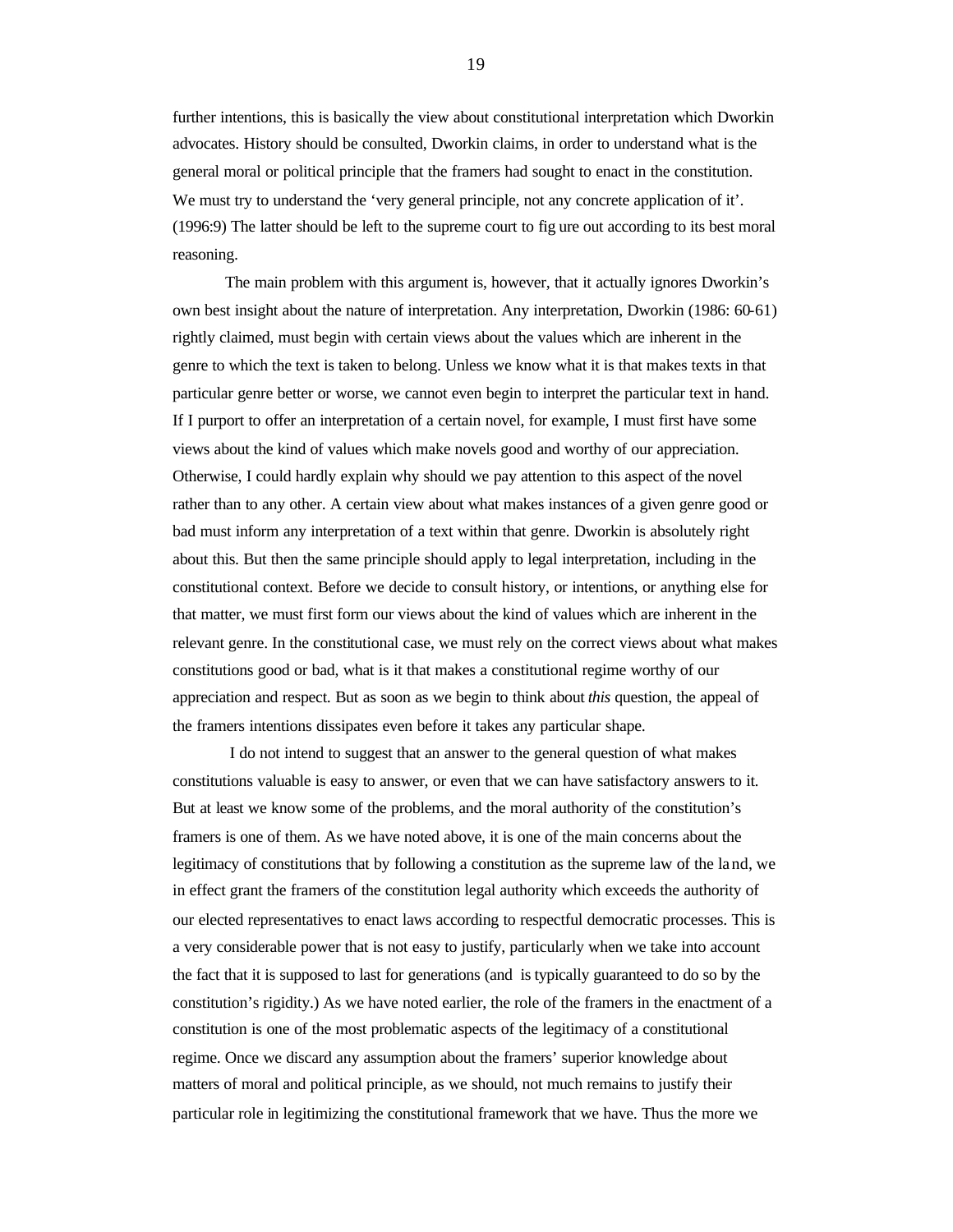tie our deference to the constitution to the framers' particular role in its enactment, the more acute the problem of moral legitimacy becomes. Whatever it is that makes constitutions good and worthy of our respect, could have very little to do with the moral or political purposes of its framers. The legitimacy of a constitution must reside in the solution it offers to the problems we face, not in the purposes, however noble and admirable, that the framers had had. And it is advisable to keep in mind that the framers of a constitution could also have had purposes and intentions which are not so noble and admirable. Either way, it should make no difference.

Consider, for example, one of Dworkin's own favorite cases: suppose that the question is whether the equal protection clause of the  $14<sup>th</sup>$  amendment of the US Constitution rules out school segregation or not. Dworkin contents that this question should not be determined according to the application intentions of the framers; in fact, we probably know well enough that the framers of the  $14<sup>th</sup>$  amendment would not have thought that it rules out anything like school segregation. Instead, Dworkin claims, we should consider the kind of general principle which the framers intended by the phrase 'equal protection of the laws'. Then we shall see that it must be a very general moral principle of excluding *any* form of unjustified discrimination, and not only some weaker principle of formal equality before the law. 'History seems decisive', Dworkin writes, 'that the framers of the Fourteenth Amendment did not mean to lay down only so weak a principle as that one…'(1996: 9) But it is just puzzling how Dworkin ignores the possibility of the opposite historical verdict here: What if it really turned out that history was decisive in supporting the opposite conclusion? Suppose that it really was the case that the framers had in mind only, and exclusively, a very narrow principle of a formal equality before the law, and not anything as general as an antidiscrimination principle of equality. <sup>30</sup> Should that force us to the conclusion that Brown v Board of Education was wrongly decided? Or should it even mean that there is any consideration worth mentioning that counts against the moral legitimacy of *Brown*? We are just left to wonder why should we ever care about framers' purposes, as general or abstract as they may be.

I began this last discussion by suggesting that originalism is at least partly motivated by the fear of its alternative. I will get to this in a moment. However, it should be kept in mind that if originalism does not make any moral sense, the poor fate of its alternatives cannot

 $\overline{a}$ 

<sup>30</sup> In some of his writings Dworkin (1977: 134, but cf. 1985: 49) seems to have suggested that *the only relevant evidence* of the framers' intentions in such cases is a linguistic one: the very abstract formulation of the pertinent constitutional provision attests to the further intention of the framers' to enact the abstract principle as such, and not any specific principle which they may have hoped to achieve, but did not enact in the constitutional provision. But this is not a coherent argument: either the issue is an historical one, in which case no evidence can be excluded, or else, it is not an argument which refers to historical truths, in which case it is very unclear why should we speak about the framers here at all. To put it briefly, originalism cannot be derived from textualism.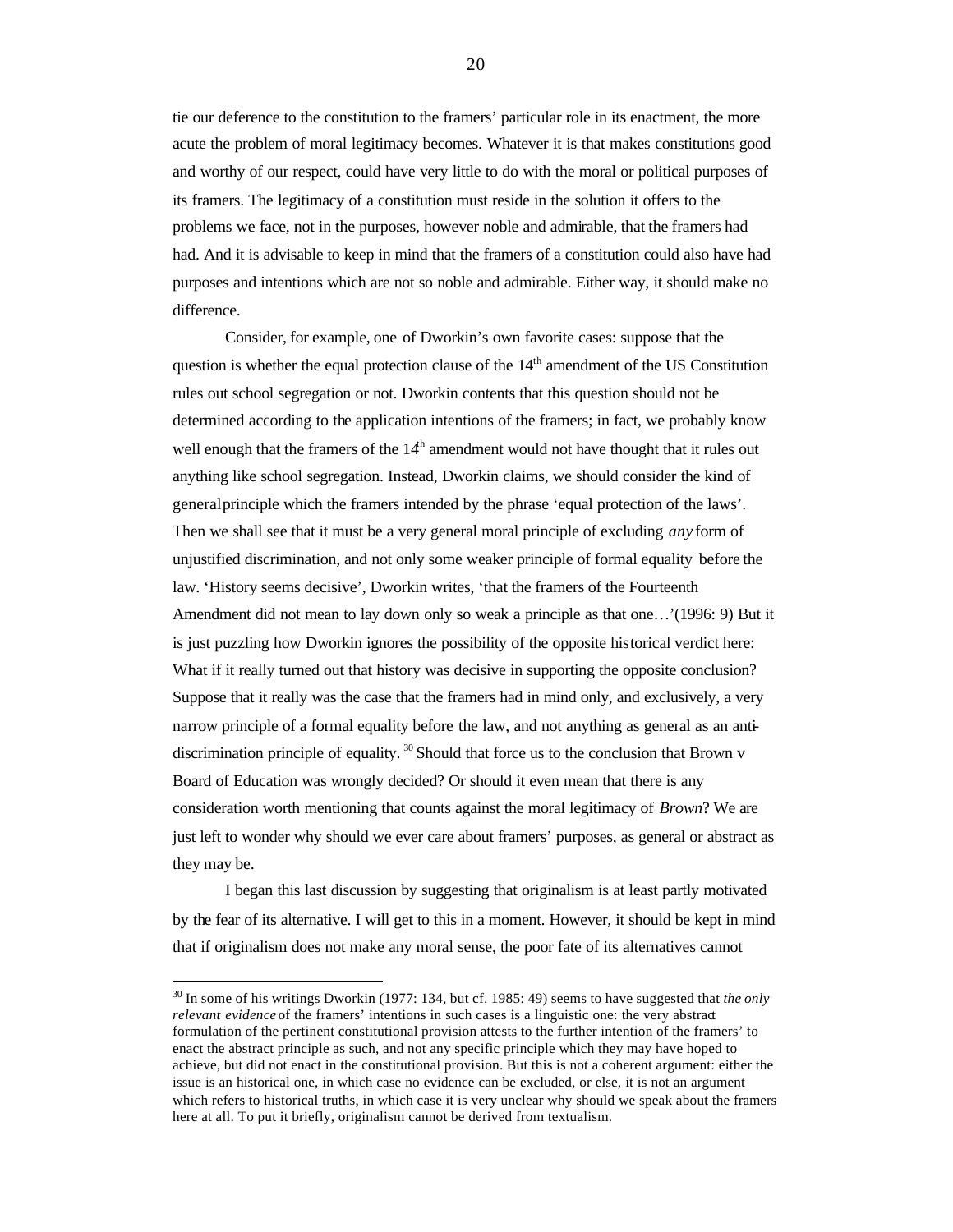provide it with any credentials either. Even if there is a problem of moral legitimacy with the supreme court's decisions on constitutional issues, it cannot be solved by striving to curtail the discretion of the court by means which are morally groundless. So what is the alternative? Perhaps this one: that the courts should strive to interpret the constitution according to their best possible understanding of the moral/political issues involved, striving to reach the best possible moral decision under the current circumstances. To be sure, I do not mean to suggest that there is always, or even most of the time, one decision which is *the best*. There may be several conceivable decisions, equally, or incommensurably good (or bad). The point is that in constitutional interpretation on matters of moral or political principle, ther e is no substitute to sound moral reasoning. For better or worse, the courts are entrusted with the legal power to interpret the constitution and sound moral reasoning is the only tool at their disposal. This is only a conclusion at this stage, not an argument. Before it can be substantiated, we must consider a few more alternatives and modifications.

### **5. ALTERNATIVE METHODS?**

What is the legal authority of the court to rely on moral arguments in constitutional interpretation? The simple answer is that the constitution is phrased in moral terms, enshrining moral and political principles and individual or group rights. More precisely, however, the effect of the moral language and moral subject matter of constitutional clauses is to confer on the court a type of *directed power*. <sup>31</sup> This is a legal power, and it is directed in two respects: It is the kind of power that the courts ought to exercise, and it is constrained by certain prescribed aims and reasons. When the law grants a certain legal power to an agent, it typically leaves it entirely to the choice of the agent whether to exercise the power or not. However, the law frequently grants certain powers to various agents, mostly judges and other officials, which they are duty bound to exercise. This is one sense in which the power to interpret the constitution and, as I will argue below, actually to change it, is directed. When the constitution prescribes, for example, that 'cruel and unusual punishment' should be invalidated, it actually imposes a duty on the supreme court to determine what kinds of punishment are cruel and unusual, and therefore, invalid. Note, however, that this power is constrained in another crucial sense, since it limits the kind of purposes judges should take into account and the kind of reasons they can rely upon to justify their decision. Not any kind of consideration would justify invalidating certain penal practices, only those which are really cruel. And since cruelty is a moral concept, the reasons for such a decision must be moral ones, and not, say, economic efficiency or budgetary concerns.

 $\overline{\phantom{a}}$ 

 $31$  See Raz (1994: chapter 10) and Marmor (2001: 67-68).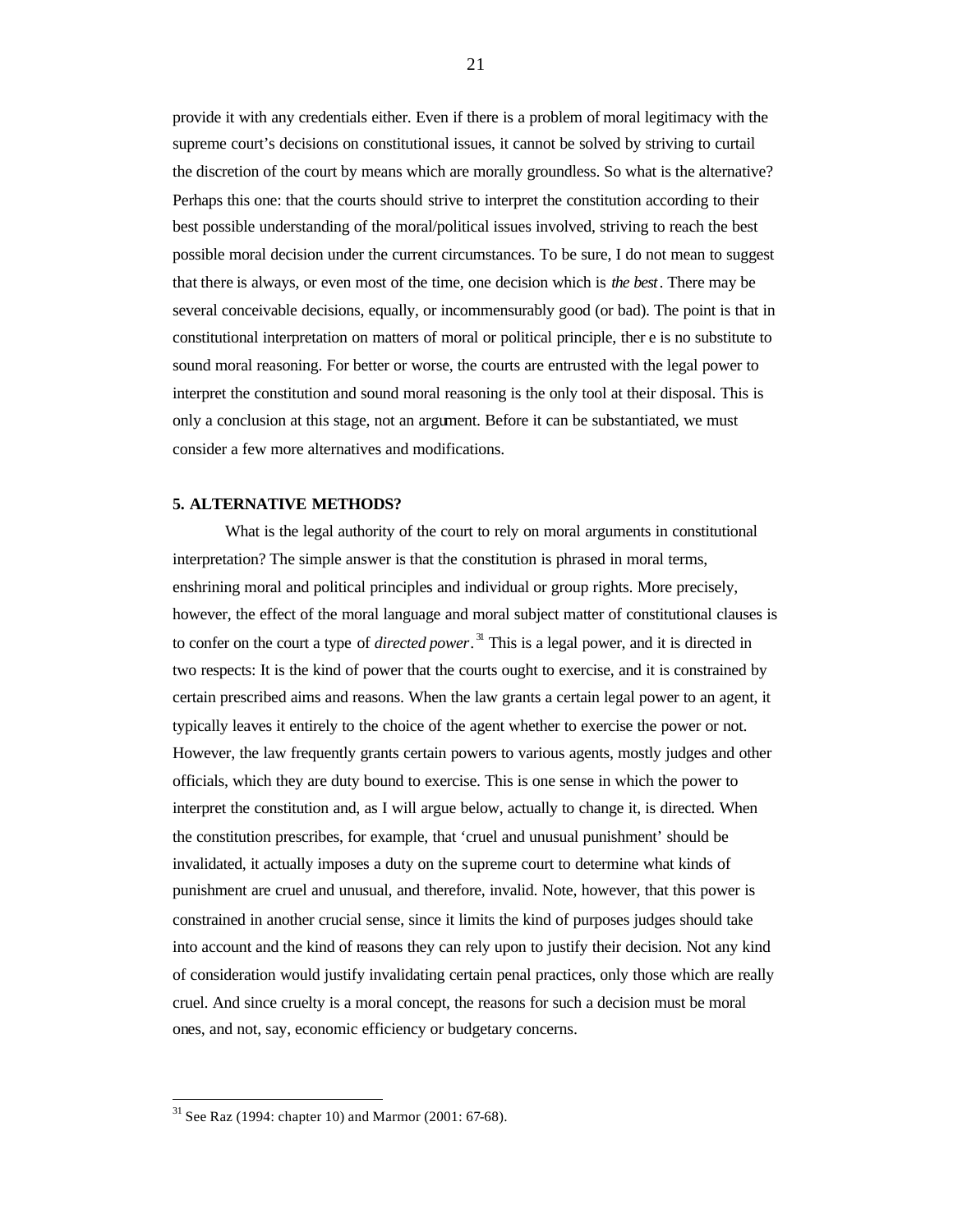The claim that judges have directed power to rely on moral arguments in their interpretation of constitutional clauses is not news, of course. Controversies are abound, however, with respect to the kinds of moral argument which are legitimate and the boundaries of such interpretative reasoning. I will consider three such controversies: the question of whether judges should rely on the conventional conceptions of morality; the question of 'enumerated rights', and the question of whether there is a distinction between conserving and innovative interpretations.

#### *1. Conventional Morality?*

 $\overline{a}$ 

It is difficult to deny that our constitutional regime has trapped us in a very uncomfortable situation. On the one hand, it is clear that constitutional cases involve decisions of profound moral importance and judges who are entrusted with the interpretation of the constitution must make decisions on very important issues of moral principle. But once we realize that the court's decisions in constitutional cases are, practically speaking, almost impossible to change by regular democratic processes, we are bound to feel very uneasy about the courts' power to impose its moral views on the nation without any significant political accountability. Understandably, then, it is tempting to seek ways to mitigate such concerns. Now, there seems to be an obvious consideration which presents itself: judges should interpret the constitution on the basis of those moral and ethical values which are widely shared in the community, that is, even if they happen to believe that such moral views are mistaken and not critically defensible. So there seems to be an easy way out of the dilemma: as long as judges are confined to rely on conventional moral values, those values which are widely shared by the entire community, their decisions would not disrupt the democratic nature of the regime and thus we mitigate the problem of lack of accountability.  $\mathbb{R}^2$ 

This is not a very good idea, however, and for several reasons. To begin with, more often than not, it is not a real option. In a great number of cases which get litigated at the constitutional level, there is no widely shared view that can settle the interpretative question. Such cases tend to be litigated precisely because there is a widespread moral controversy and various segments of the population hold opposing views on the matter. Nor can we assume that controversies are only at the surface and that there is bound to be greater consensus at a deeper level. As I have already argued in section **3**, quite the opposite is true. It is typically

 $32$  This is not an idle method invented by scholars only to be refuted in their articles. Many constitutional decisions are actually justified by such a reasoning. For example, it is often claimed that the US supreme court's decision to legalize capital punishment is justified because it gives effect to the views held by the vast majority of Americans. Recently, the court justified its decision to change its views on the constitutionality of the execution of retarded persons by appealing to changes in the popular sentiment. See Atkins v Virginia (536 US 304, 2002) Similarly, I am often told by my colleagues that it is impossible to change the absurd reading of the second amendment's so called 'right to bear arms' because it reflects widely shared popular beliefs.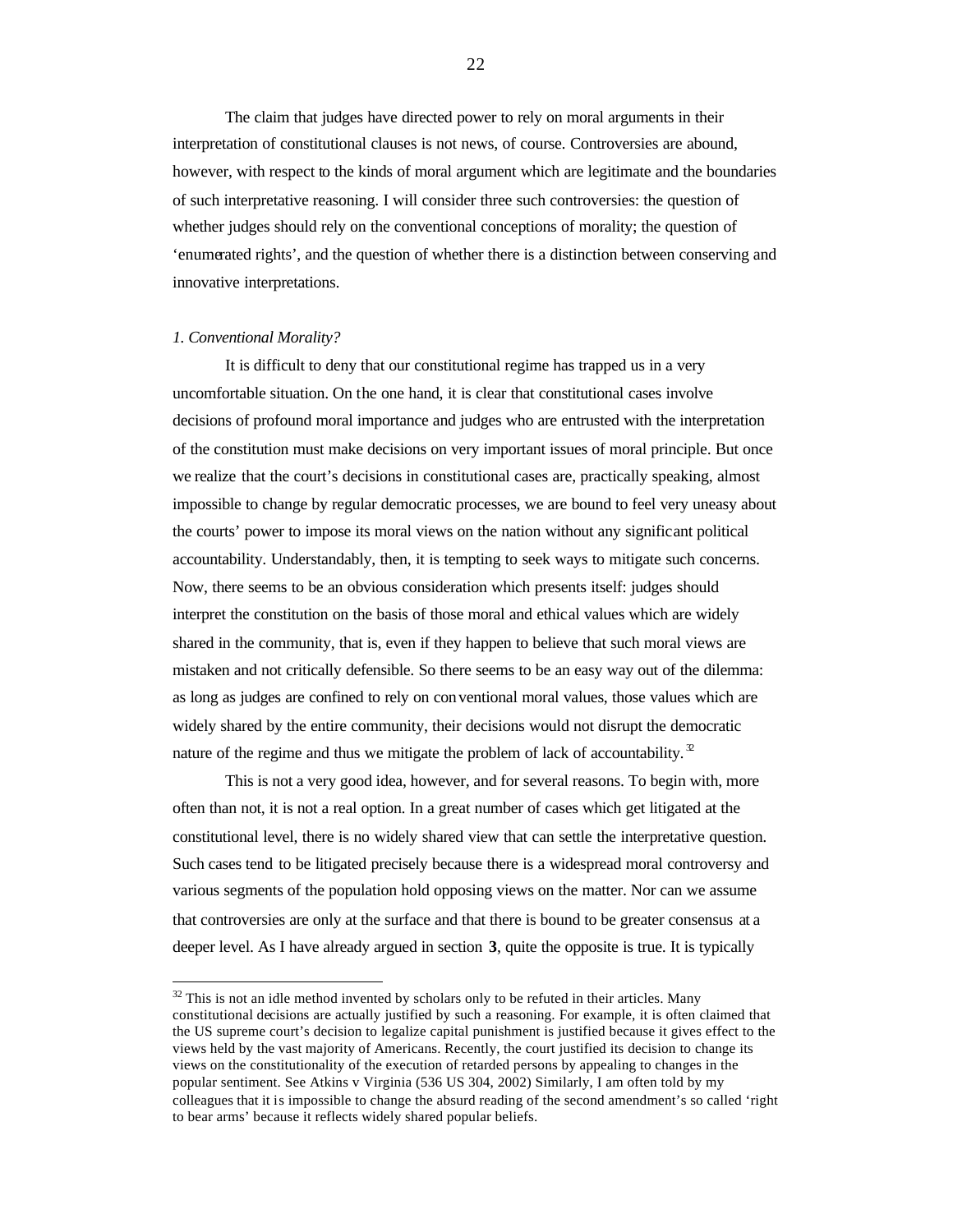the case that only at a very superficial level we can all agree that a certain right should be protected, but when we begin to think about the deeper reasons for such normative conclusions we will soon realize that the disagreements are rather profound.

Secondly, and more importantly, the idea that constitutional interpretation should be grounded on those values which happen to be widely shared in the community would undermine one of the basic rationales for having a constitution in the first place. Values that are widely shared do not require constitutional protection. If we have a good reason to enshrine certain values in a constitution and thus remove their protection from the ordinary democratic decision making processes, it must be because we think that those values are unlikely to be shared enough, so to speak, as to allow their implementation without such constitutional protection. It is precisely because we fear the temptation of encroachment of certain values by popular sentiment that we remove their protection from ordinary democratic processes.<sup>33</sup> After all, the democratic legislature is the kind of institution which is bound to be sensitive to popular sentiment and widely shared views in the community. We do not need the constitutional courts to do more of the same. If we need constitutional protection at all, it is because we assume that ordinary legislation is all too sensitive to popular sentiment and widely shared views. And then we must think that even if a moral view is widely shared, it can still be mistaken and that it would be wrong to implement it. Without holding such a view on the limits of conventional morality, constitutionalism makes no sense.<sup>34</sup>

None of this means that the courts should ignore conventional morality altogether. In some cases there may be *good moral reasons* to take into account conventional morality, even if the latter is partly mistaken. But these are rare occasions. A typical case I have in mind concerns the phenomenon of moral change.<sup>35</sup> New values are sometimes discovered, or invented. We may come to realize new values of things or actions, hitherto unnoticed. Or

l

<sup>&</sup>lt;sup>33</sup> I am not claiming here that, all things considered, this is a sound reason for constitutional protection of rights and principles. All I am saying is, that to the extent that there is such a sound reason, it must assume this point. There is a sense, however, in which the argument should be more nuanced. Two people may share a certain value but differ in the ways in which they apply the value they share to particular cases. Shared values do not necessarily entail shared judgments on particular cases.

 $34$  Perhaps this argument could also be used to reach the conclusion that democratic legislative assemblies are not to be trusted with the protection of constitutional rights. This might be too quick a move, however. Much depends on specific legislative procedures, and various institutional constraints. See, for example, Garrett and Vermeule (2001).

<sup>&</sup>lt;sup>35</sup> Another example, which is rarely relevant in constitutional cases, concerns those political choices in which the right decision is simply the one which is actually preferred by the majority. These are usually cases in which we must make choices about preferences of t aste, where no particular preference is supported by any general reasons; in such cases it makes sense to maintain that the preferences of the majority should prevail, just because they are the majority. I have elaborated on this type of decisions in my 'Authority, Equality, and Democracy'….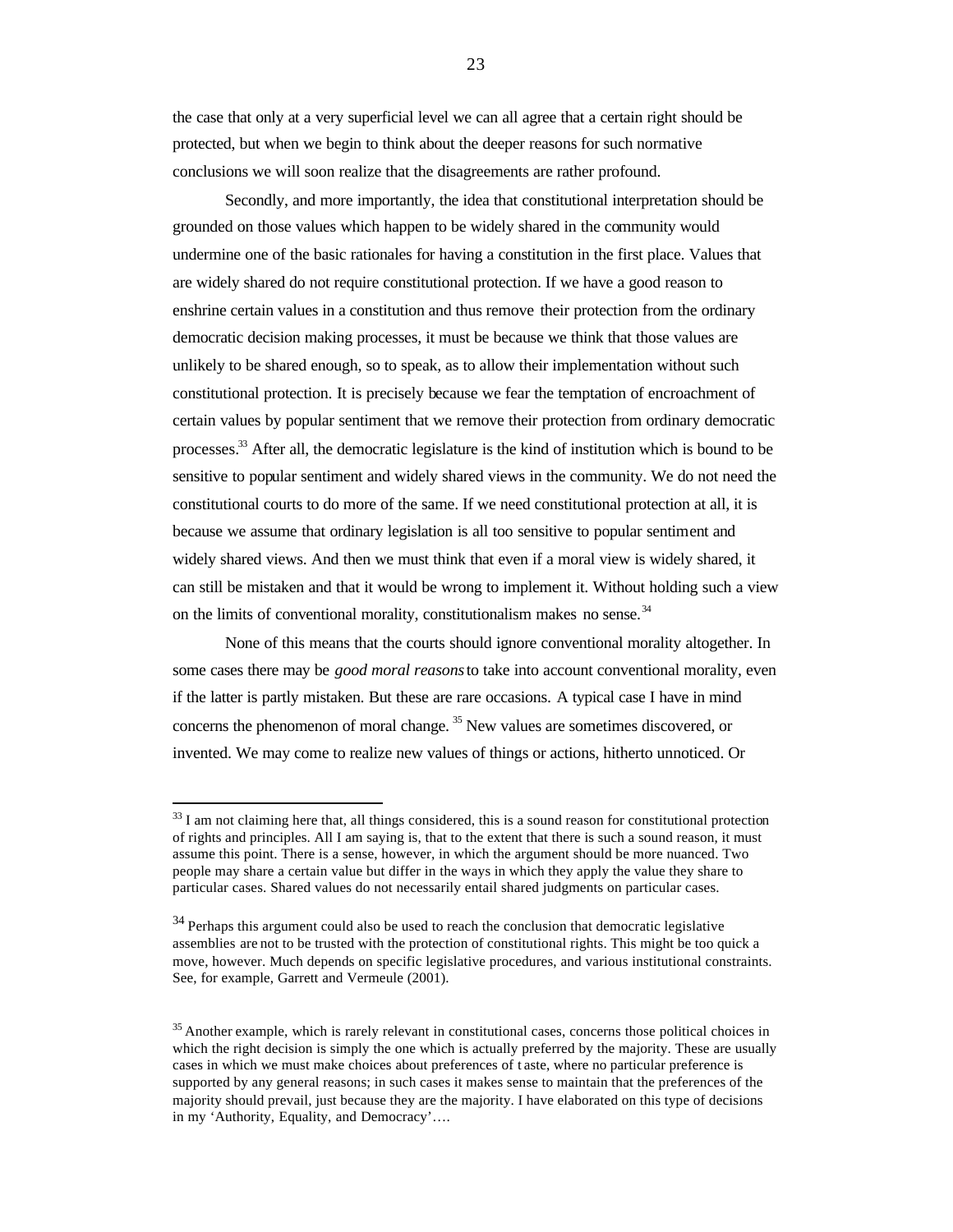things can lose their value when we come to realize that they are no longer valuable.  $36$  Such changes in evaluative judgments tend to involve a transitional period and such transition tends to be more difficult for some than for others. People differ in their capacities to adapt and internalize the need for change. Racial equality, and more recently, gender equality, are prominent examples that come to one's mind in this context. Thus, it may happen, as it often does, that the individuals who occupy the supreme court realize the need for change and would have good reasons to implement it. But if most people are not yet there, if it is the case that new values have not yet taken root in most of the population, it may be advisable to postpone constitutional change until a time when it would be better received and easier to implement. This is not a rule, and contrary conclusion is certainly warranted in some cases. Arguably, the *Brown* case is such a counter example, and the difficulties of implementing it, that lasted for decades, attest to it. But the fragility of this implementation process, and its tremendous cost, also point to the limits of innovation that courts can pursue.<sup>37</sup> It is difficult to generalize here. Much depends on social context and a great many social variables that we can only hope to guess right.

#### *2. Enumerated Rights?*

 The phenomenon of moral change raises another important concern in constitutional interpretation. Very few constitutions explicitly grant to the supreme court the power to invent new constitutional rights as need arises. Constitutions tend to contain a specific list of individual (and, more recently, certain group) rights, mandating the court to enforce those rights and not others.<sup>38</sup> But when the constitution is relatively old, and social change brings with it new concerns and new values, social and moral pressure may build up to recognize a new basic right, not enumerated in the constitutional document.<sup>39</sup> Should then the courts

l

<sup>36</sup> See Marmor (2001: 160-168).

<sup>37</sup> There is an interesting example in the recent history of Israeli constitutional law: in the *Kaadan* case (6698/95 HCJ 54(1), 258), the Israeli supreme court rendered a momentous Brown decisions of its own, deciding that the long standing practice of discrimination against Israeli Arabs in land allocation is unconstitutional. This was a bold decision, certainly justified by moral reasons, but in stark opposition to the Zionist ideology of Israeli society. The decision turned out to be a miserable failure, however, since it has not been implemented ever since. Amazingly, even the actual litigants who brought their case, the Kaadan family, have not managed to achieve the remedy sought in this case, despite the ruling in their favor. The decision achieved no actual social change, and its only real consequence was to boost political opposition to the supreme court's constitutional authority. <sup>38</sup> Some lists of rights are more open ended and allow the courts to incorporate rights on the basis of new interpretations of existing rights. A good example is Article I of the German *Basic Law* which states that the right to human dignity is inviolable. The value of human dignity is broad and flexible enough to encompass a considerable range of rights and values thus allowing the German Constitutional Court a considerable amount of innovation.

 $\frac{39}{39}$  A good example is the right to privacy in the US constitution. Privacy is not mentioned in the constitution, and there is certainly no right to privacy enumerated there, but as the court realized during the mid to late 1960s, a need to recognize and enforce such a right became apparent. Consequently, in series of important and rather controversial decisions, the court recognized the right to privacy as a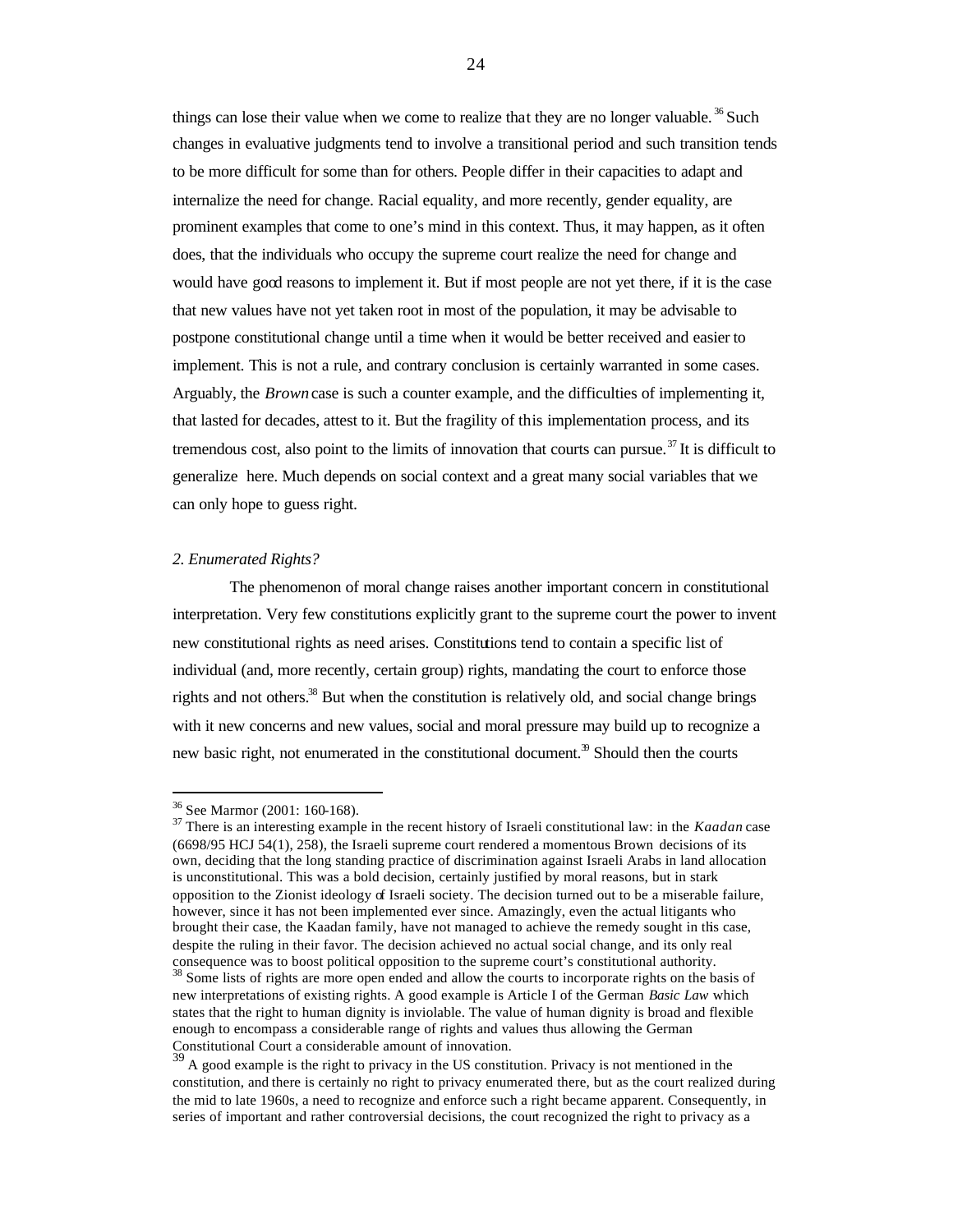simply incorporate the new right by their own innovation, or just wait for a formal constitutional amendment? An answer to this question partly depends on the specific legal and political culture. In some countries, the constitution is not particularly rigid and constitutional amendments are more frequent. Under such circumstances, there is likely to be an expectation, and perhaps a justified one, that new rights should be recognized only through the formal amendment process. In other places, particularly if the constitution is very rigid, there may be a greater amount of tolerance in allowing the courts to innovate and extend the constitution as need arises. But the question is not only a social-political one. It also pertains to the nature of legal interpretation and the morality of constitutional law.

There are two possible cases. Sometimes the constitutional document does not mention a specific right, but it can be derived by a moral inference from those rights and values which the constitution does mention. This is the easier case: If a given right can be derived from those rights and values which are listed in the constitution, there is a great deal to be said in favor of the conclusion that the courts should draw the correct moral inference and recognize the right in question. No other stance would be morally consistent. The main difficulty concerns the second type of case, where no such derivation is possible; cases in which it cannot be claimed that the new right in question is simply deducible from those which are already recognized in the constitution. In these latter type of cases, it seems natural to claim that a recognition of a new right, un-enumerated in the constitution, amounts to changing the constitution itself, which is a legal power that the courts do not, and should not, have. Introducing any change in the constitution, this argument assumes, is exclusively within the domain of constitutional amendments according to the processes prescribed by the constitution, and not something that the courts should do within their power of rendering constitutional decisions. <sup>40</sup>

This sounds right, but under closer scrutiny, the argument turns out to be more problematic than it seems. The argument assumes that there is a distinction between the ordinary interpretation of constitutional clauses, which is presumed to be legitimate, and their change, which is not. But if any interpretation amounts to a certain change, then the distinction is, at best, a matter of degree and not a distinction between two kinds of activity. In other words, it is arguable that any interpretation of the constitution changes its meaning, and hence it would make no sense to claim that judges do not have the power to change the constitution. They do it all the time, and the only genuine concern is about the extent of the change which is legitimate, or desirable, under the pertinent circumstances.

 $\overline{a}$ 

constitutional right. See: Griswold v. Connecticut (381 US 479, 1965), Katz v. United States (389 U.S. 347 (1967) and others.

 $40$  See, for example, Goldsworthy (2003).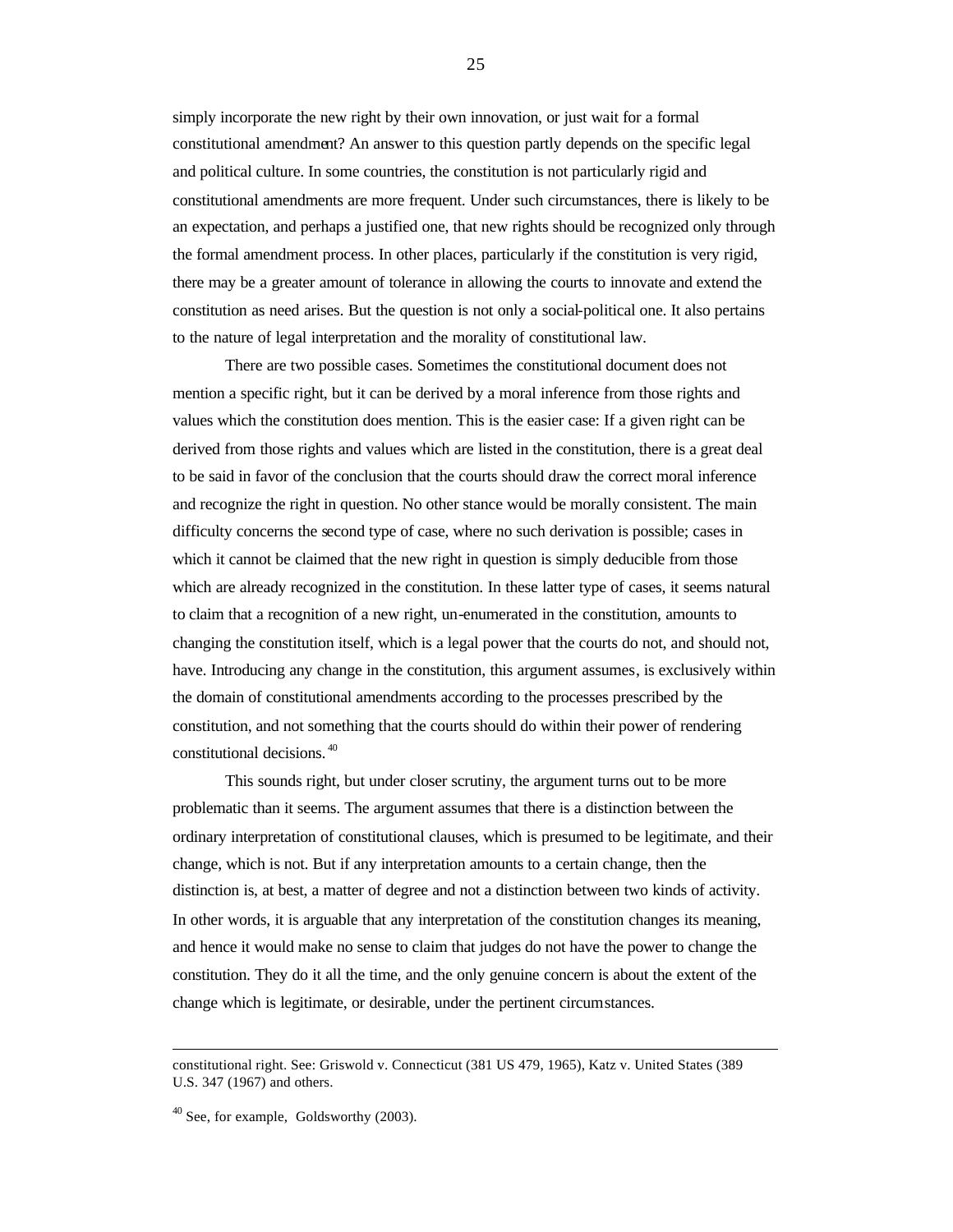I have already argued, in previous chapters, that any interpretation changes our understanding of the text, or the possible uses to which it is put. Interpretation, by its very nature, adds something new, previously unrecognized, to the ways in which the text is grasped. Let me reiterate briefly. In the ordinary use of a language, competent users just hear or read something, and thereby *understand* what the expression means. This does not amount to an interpretation of the expression. Interpretation comes into the picture only when there is something that is not clear, when there is a question, or a puzzle, something that needs to be clarified. There is always the possibility of misunderstanding, of course, but then again, misunderstanding does not call for an interpretation. We typically clarify a misunderstanding by pointing out the relevant fact, e.g. 'this is not what x means', or 'this is not what I meant' or such. Interpretation, on the other hand, is not an instance of clarifying a misunderstanding. You do not interpret anything simply by pointing out a certain fact (linguistic or other) about the text or its surrounding circumstances. Interpretation must always go beyond the level of the standard understanding of the meaning of the relevant expressions. When you offer an interpretation of a certain text, you strive to bring out a certain aspect of the text which could not have been grasped simply by, say, reading it and thereby understanding what the expression means. Thus, at least in one clear sense, interpretation always adds something, a new aspect of the text which had not been previously recognized or appreciated.

Does it mean that interpretation always changes the text, or would it be more accurate to say that it changes only our understanding of it? ('Understanding' here should be taken in a very broad sense, including such as what we value in the text, what uses it can be put to, and so on.) It seems natural, and generally quite right to say that it is the latter. The text, we should say, remains the same; its interpretation changes only what we make of it.<sup>41</sup> But there are two relevant exceptions. First, when we have a long series of successive interpretations of a given text, a point may be reached where the distinction between the original meaning of the text, and its meaning as it has been shaped by previous interpretations, may get very blurred. This is an actual, historical process, and it may, or may not, happen.

Be this as it may, the second exception is the important one: As opposed to interpretation in all other realms, legal interpretations which are exercised by the court, are *authoritative*. The court's interpretation of the law actually *determines what the law is* (that is, from the point of interpretation onwards). That is why in the legal case, authoritative interpretations of the text actually change it. When judges in their official capacity express their interpretation of the law, it is the law. Judicial decisions attach new legal meanings, and thus new legal ramifications, to the text, and in this they change, in the legal sense, the text itself, not only our understanding of it. Needless to say, often these changes are minute and

26

l

 $41$  Cf. Raz (1995).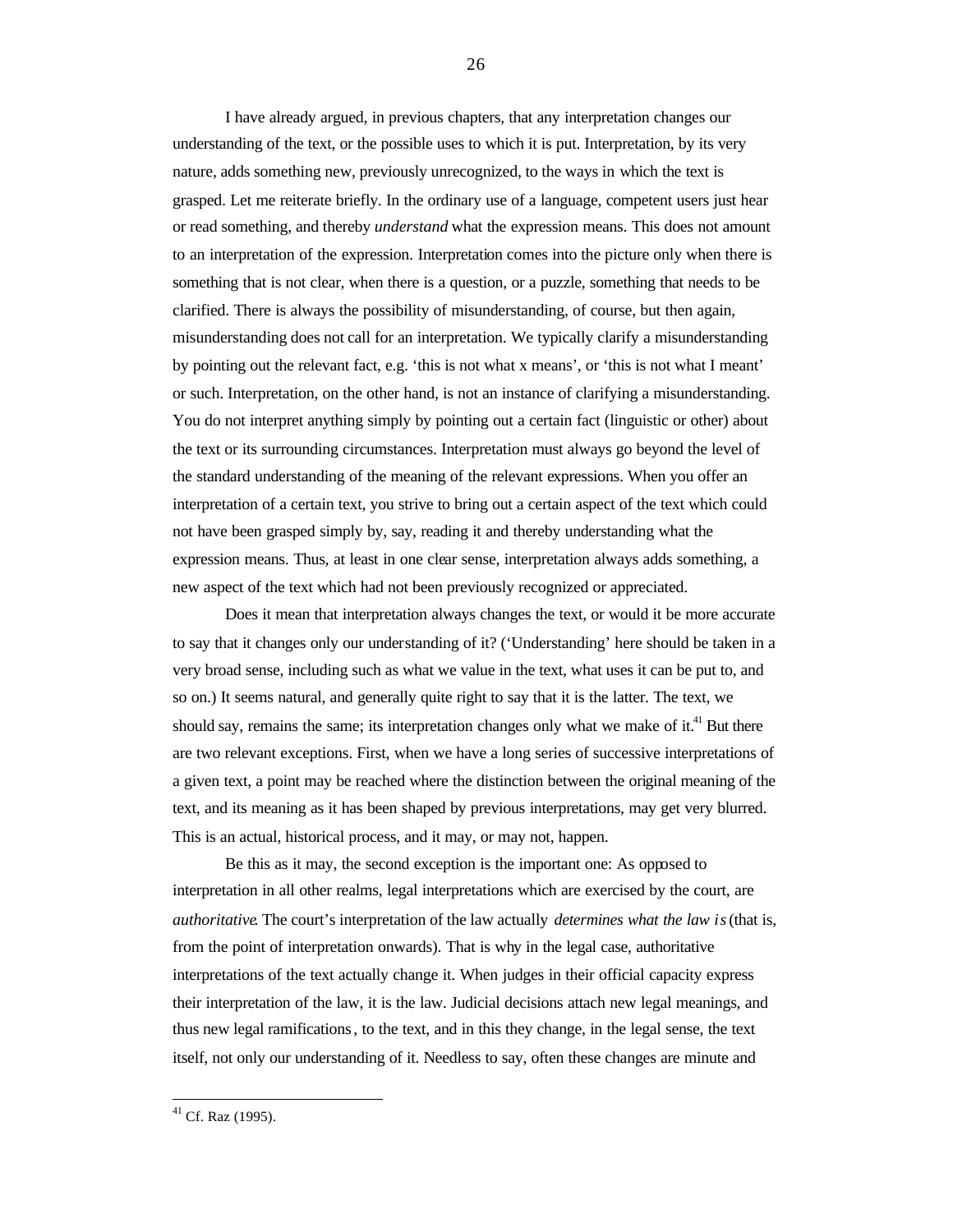hardly noticeable; at other times, they are more evident, even dramatic. But once an authoritative interpretation of a law has been laid down, the law is changed, and the new law remains in force until it is changed again by a subsequent interpretation. All this is bound to be true about constitutional interpretation as well. In the legal sense, the constitution means what it is taken to mean by the supreme or constitutional court. And as their interpretation changes, so does the legal meaning of the constitution itself.<sup>42</sup> Thus the thesis we examined, according to which judges have the power to interpret the constitution but not to change it, is groundless. Any interpretation of the constitution changes its legal meaning, and therefore, the constitution itself.

A note of caution may be in place here. None of the above entails that judges cannot make mistakes in their constitutional interpretation. Surely, such an assumption would be absurd. There are better and worse interpretations, and there are mistaken interpretations as well. But the fact is that even erroneous interpretations make the law. I believe that the US supreme court has made an error, a huge error, in deciding that capital punishment does not violate the eighth amendment. I think that it was a mistaken interpretation of the constitution. Unfortunately, however, it is still the law. Capital punishment is constitutional in the US legal system.

All this being said, we are still not entitled to reach a conclusion about the courts' authority to invent new constitutional rights. We have only shown that one argument against it is not sound, but other arguments may still be valid. I doubt it, however, that any general conclusion would be warranted. When a need for a certain constitutional change is present, the change ought to be made. The question of who should make it, and according to what procedures, is partly a question about the political culture of the relevant society, partly a question of institutional choice and, arguably, partly a matter of democratic theory. Perhaps in certain legal systems these considerations yield a fairly determinate conclusion. I cannot speculate on such matters here.

#### *3. Conserving and Innovative Interpretations.*

l

In popular culture there is a conception of the courts' role in constitutional interpretation as one which moves between activism and passivity, sometimes leaning more towards the one than the other. Sometimes the courts come up with novel, even surprising decisions, at other times they manifest conservativism, passivity, or restraint. Judicial activism, however, can mean several different things.

First, there is a distinction which pertains to the content of the moral and political agenda of the court, to the extent that it has one. In this sense, we could say, for instance, that

 $42$  Lawyers would consider this quite obvious: when a question arises about the constitutionality of a certain issue, it is mostly the case law that lawyers would refer to.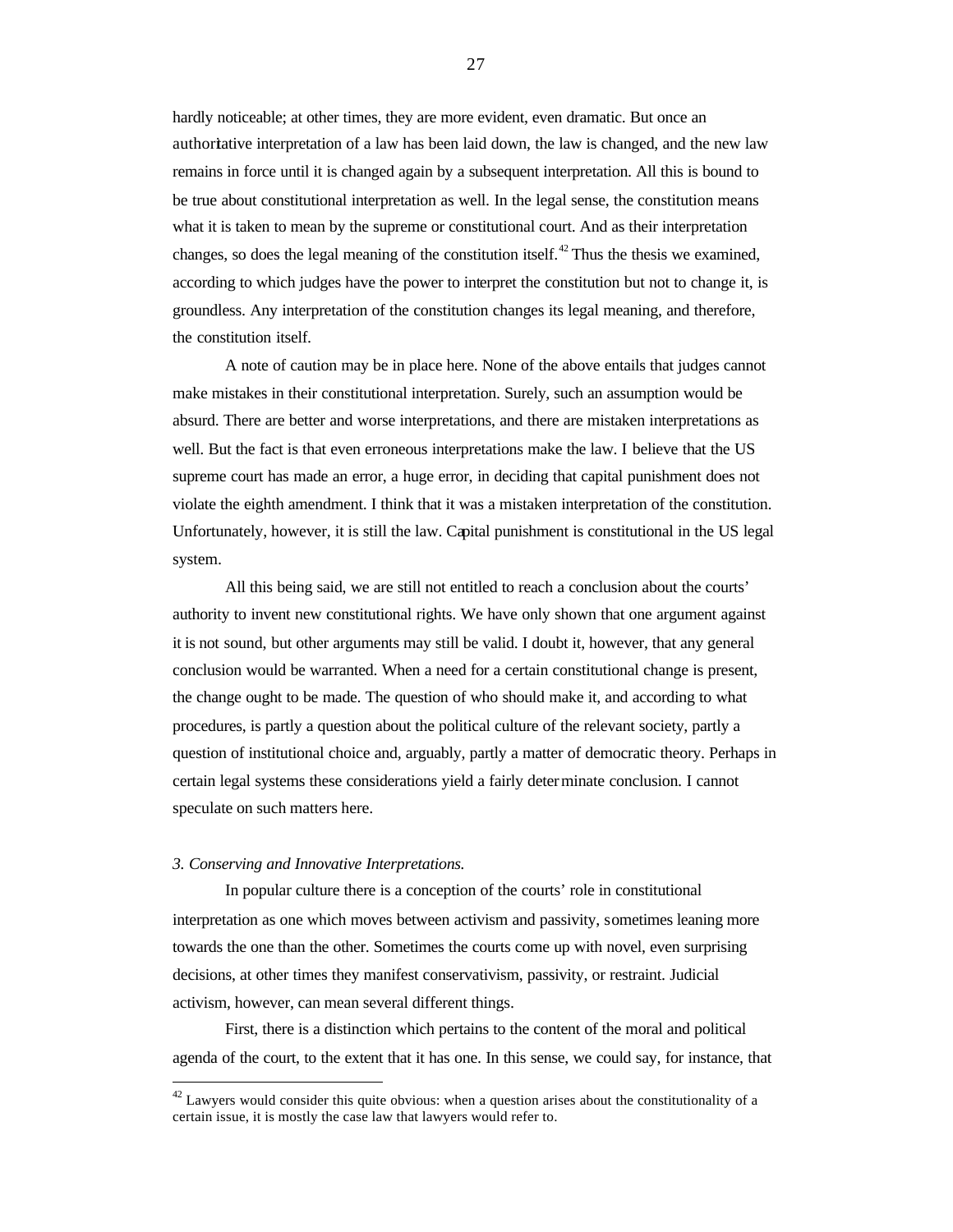the Warren court was liberal and progressive, and the Renqhuist court is conservative. The moral and political agenda of the court, however, does not entail anything about the kind of constitutional interpretation which would be required to effectuate the relevant agenda. Sometimes, by exercising restraint or just not doing much, you get to advance a conservative agenda, at other times, you don't. The US supreme court during the Lochner era, for example, was activist in pursuing a very conservative agenda. It all depends on the base line and the relevant circumstances. The nature of the moral objective does not determine the nature of constitutional interpretation strategy which is required to achieve it.

Another distinction which lawyers and political theorists often talk about concerns the willingness of the court to confront opposition and engage in a conflict with the other political branches of the government or with certain segments of the population. The more the court is willing to impose its views in spite of (real or potential) opposition, the more it is an 'activist' court, we would say. But again, activism in this sense is neither related to the content of the moral views in question, nor does it entail anything about the nature of constitutional interpretation, as such. Both during the Lochner era, and the Warren court era, the US supreme court pursued an activist role, but driven by opposite moral/political agendas in these two cases. Furthermore, activism in this sense doesn't necessarily translate itself to any particular type or method of constitutional interpretation. Activism, in this sense, simply means the willingness to confront political opposition. What the opposition is, and what it takes to confront it, is entirely context dependent.

The distinction which does pertain to methods of constitutional inter pretation is the one which divides interpretations of the constitution into those which conserve previous understandings of it, and those which strike out in a new direction, so to speak. Raz calls it the distinction between *conserving* and *innovative* interpretations. Both are inevitable in the interpretation of a constitution. In fact, constitutional interpretation, Raz suggests, 'lives in spaces where fidelity to an original and openness to novelty mix. … constitutional decisions are moral decisions that have to be morally justified, and the moral considerations that apply include both fidelity to the law of the constitution as it is,…. and openness to its shortcomings and to injustices its application may yield in certain cases, which leads to openness to the need to develop and modify it.' (1998:180-1)

I think that Raz would admit that just about any interpretation involves both a conserving and an innovative element. On the one hand, interpretation must be an interpretation *of a text*, which entails that it must be, to some extent, true to the original, defer to the text it strives to interpret. Otherwise, as Dworkin would say, it is just an invention of a new text, not an interpretation of one. But as we have already seen, every interpretation must also have an innovative element, it must add some new insight or understanding, something which is not obviously there already. In other words, every interpretation is a mix of a certain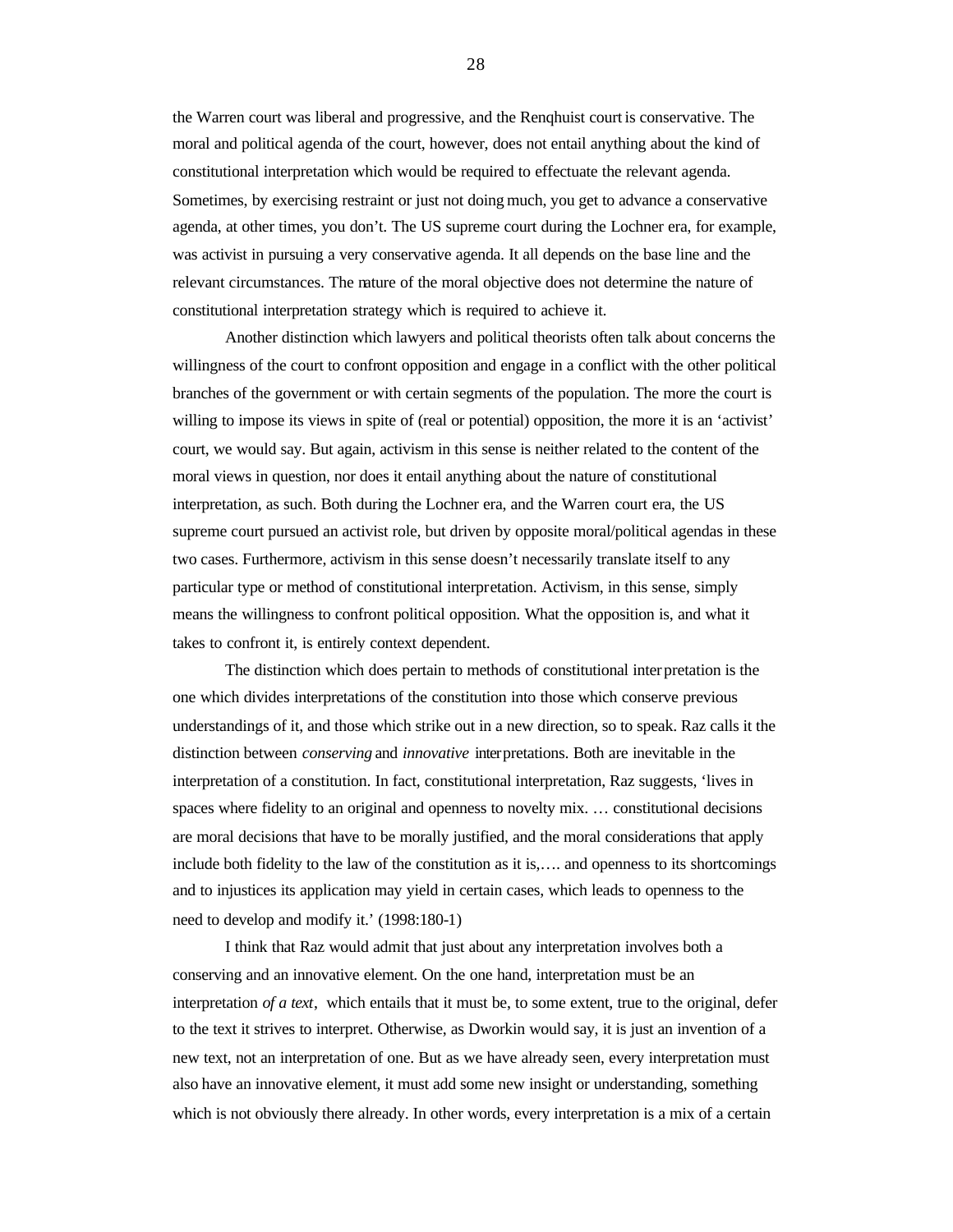deference to the original and shedding new light on it, and if there is a distinction between conserving and innovative interpretations, it is a distinction between the proportions of these two elements. It is a difference in degree, not a distinction in kind.

Nevertheless, there is a sense in which the distinction is very familiar. Lawyers frequently refer to 'landmark decisions', and by this they usually refer to decisions which have introduced a major change in the law or, at the very least, have clarified an important aspect of it which had been confused or unclear before the decision was rendered. These would seem to be innovative interpretations. And then, of course, there are many decisions which do not qualify as 'landmark' decisions, in that they simply reaffirm an aspect of the law which was already known. Or, if they introduced a change, it was relatively small or marginal. I have no qualms about this distinction. But it may be worth asking what is it, exactly, that the court conserves in its 'conserving interpretation'? The constitution itself? Its 'original meaning'? And what would that be? What could be meant by Raz's expression 'fidelity to the law of the constitution as it is'?

In one sense, we know the answer: faced with a constitutional case, the court may decide to adhere to its previous interpretations of the relevant constitutional issue, or else, it may decide to change it. So when we speak about conserving interpretation, what we have in mind is the conservation of its *previous interpretations* by the court. Accordingly, innovative interpretation would be a form of overruling the court's own previous interpretation of the pertinent constitutional clause. This makes perfect sense. The question is whether it would still make sense to speak of a conserving interpretation when it is not a previous *interpretation* which is supposed to be conserved, but somehow the constitution itself, or 'the constitution as it is', to use Raz's expression.

Before we explore this issue, let me reiterate a crucial point: even in constitutional law, there are 'easy cases'. Easy cases do not tend to reach constitutional courts, but it doesn't mean that the constitution cannot be simply understood, and applied, to countless instances in ways which do not involve any need for interpretation whatsoever. Governments operate on a day to day basis, elections are run, officials elected, and so on and so forth, all according to the provisions of the constitution. Almost invariably, however, constitutional cases get to be litigated and reach the supreme court in those 'hard cases' where the relev ant constitutional clause is just not clear enough to determine a particular result. (Sometimes a case reaches the court in spite of the fact that there is, actually, a previous interpretation which would determine the result, but one of the parties manages to convince the court to reconsider its previous doctrine and potentially, overrule it. But even in those cases, there must be a plausible argument that the relevant constitutional clause could mean something different from what it had been previously thought to mean.) In other words, constitutional cases are almost always hard cases, arising because the constitution 'as it is' is just not clear enough. So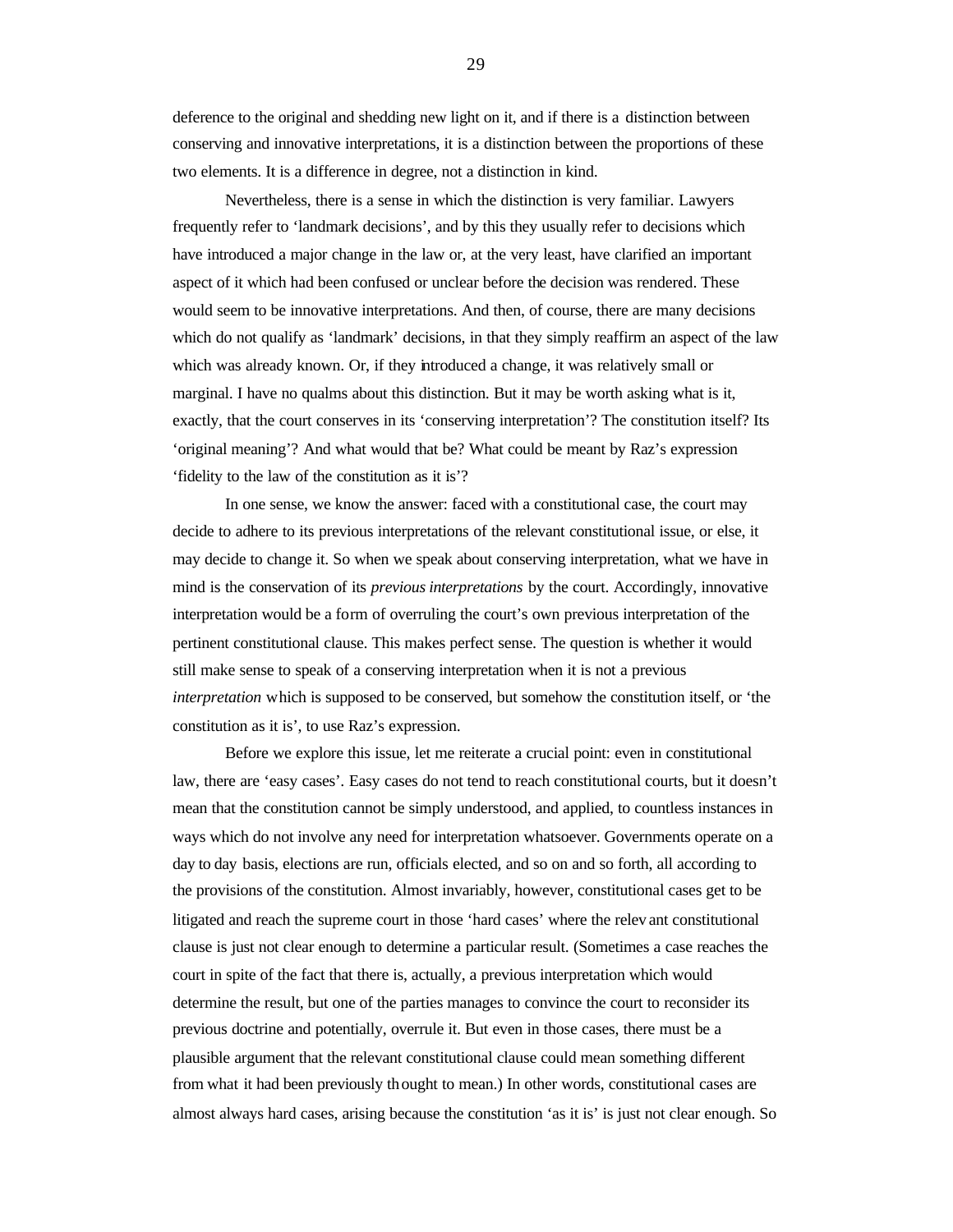what would it mean to conserve "the meaning of the constitution as it is", when the litigation stems from the fact that it is not clear enough what the constitution requires in that particular case? Unless we want to revive a mythical originalism here, I think that there is nothing that a constitutional interpretation can conserve unless it is a previous interpretation. When there is no previous interpretation that bears on the case, and the case is respectable enough to have reached constitutional litigation, conserving interpretation is simply not an option because there isn't anything to conserve there.

One final comment. I have been arguing here that in the realm of constitutional interpretation, there is hardly any alternative to sound moral deliberation. Constitutional issues are mostly moral issues, and they must be decided on moral grounds. On the other hand, I have also raised some doubts about the moral legitimacy of judicial review and, to some extent, about the very legitimacy of long lasting constitutions. So isn't there a tension here? Yes there is, but it does not necessarily point towards a different conclusion. It would be a mistake to maintain that because the very legitimacy of constitutional interpretation is clouded in some moral doubts, judges should adopt a strategy of self-restraint, refraining from making the right moral decisions just because they might be considered bold, unpopular, or otherwise potentially controversial. Perhaps it is true that constitutional courts have too much political power in the interpretation of the constitution. But since they do have the power, they must exercise it properly. If the best way to exercise the power is by relying on sound moral arguments, then moral considerations are the ones which ought to determine, as far as possible, the concrete results of constitutional cases. Sometimes moral consider ations may dictate caution and self-restraint and at other times they may not. But what the appropriate moral decision ought to be is rarely affected by the question of who makes it.

I should be more precise here. I do not intend to claim that courts should not exercise self-restraint. Far from it. There are many domains, including within constitutional law, where caution, self-restraint and avoidance of intervention is the appropriate strategy for courts to pursue. That is so, because there are many areas in which the courts are less likely to get things right than the particular agency or authority which they are required to review. This is basically a matter of comparative institutional competence. My argument above is confined to the nature of the moral considerations which ought to determine constitutional decisions. If the decision is of such a nature that it depends on relative institutional competence, then morality itself dictates that those who are more likely to have the better judgment should be left to make the relevant decision. Either way, the courts should rely on sound moral judgment.

None of this means that the doubts about the moral legitimacy of judicial review should be shelved away and forgotten. Far from it. The practical conclusions which follow from such concerns could justify the need for reform and amendment of our constitutional